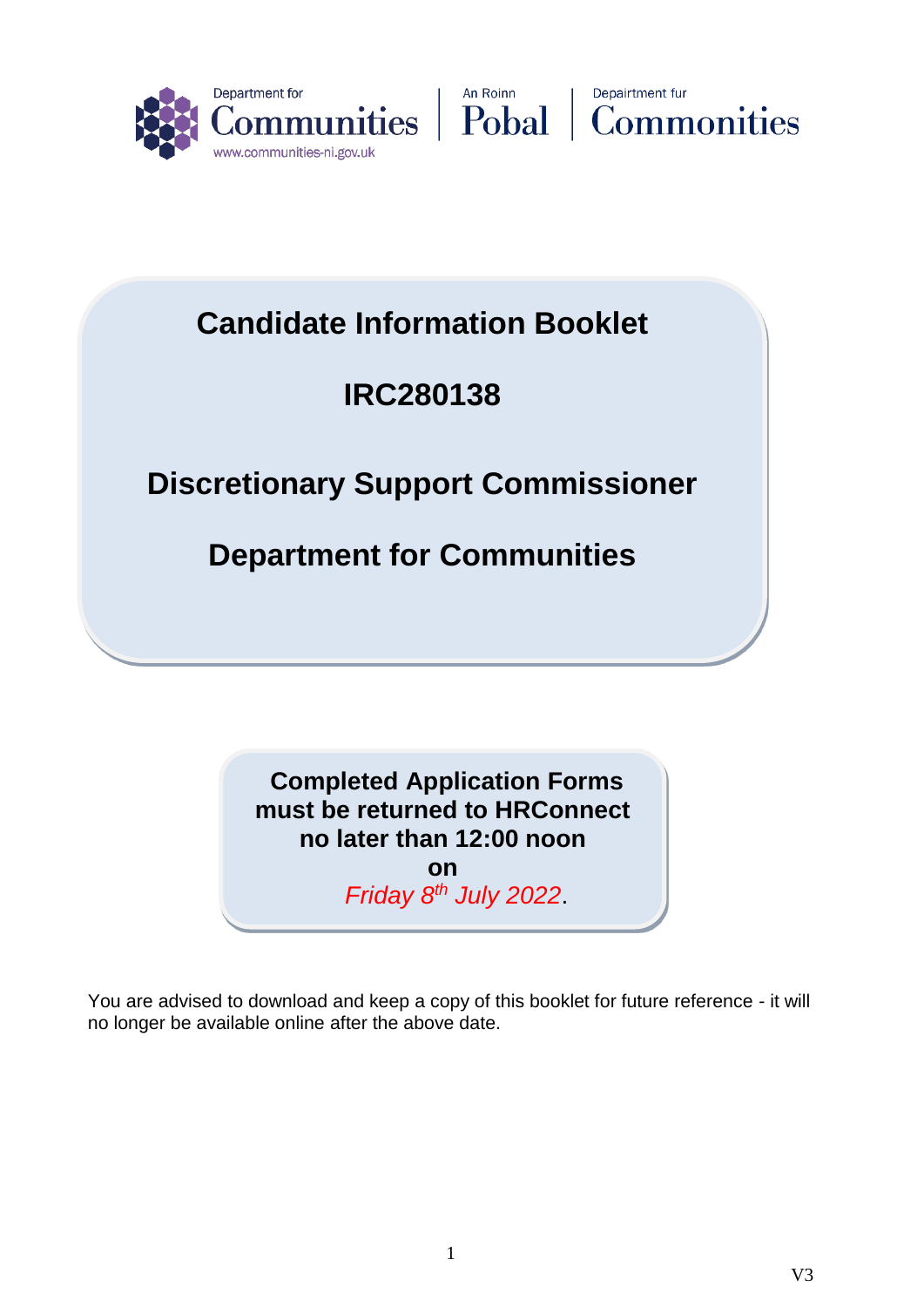This information booklet is designed to help you provide the relevant information when completing the application form. It can be requested in alternative formats by contacting **HRConnect** on **0800 1 300 330** or via email to [recruitment@hrconnect.nigov.net](mailto:recruitment@hrconnect.nigov.net)

This information booklet has been produced as a guide to help you provide the relevant information when completing the application form for the post of Discretionary Support Commissioner. These documents are only a memorandum and should not be taken as constituting conditions of appointment.

The qualities required and details of how to complete the application form are set out within this pack. It is recommended that you read this information carefully before completing the application form.

The competition to appoint the Discretionary Support Commissioner is being managed by HRConnect on behalf of the Department for Communities (DfC). HRConnect will issue electronically as many competition communications as possible should you provide your e-mail address as part of your application; you should therefore check your email account (including Junk folder) to make sure that you don't miss any important communications in relation to this competition. There may, however, still be a necessity to issue some correspondence by hard copy mail.

#### **Timeline**

| Position advertised in Belfast Telegraph, | 20th June 2022             |
|-------------------------------------------|----------------------------|
| Newsletter, Irish News and the Guardian   |                            |
| Closing date applications                 | 8 <sup>th</sup> July 2022  |
| <b>Application Short listing</b>          | 21 <sup>st</sup> July 2022 |
| <b>Interviews</b>                         | 3rd and 5th August 2022    |
| Letter of appointment issued              | mid August 2022            |
| Appointment made                          | 1 September 2022           |

#### **Privacy Notice**

DfC is committed to protecting your privacy. We will process the personal data you provide us for the purpose of recruiting members to the Discretionary Support Commissioner in line with the Commissioner for Public Appointments NI (CPANI) Code of Practice. For more information please see our Privacy Notice at <https://www.communities-ni.gov.uk/dfc-privacy-notice>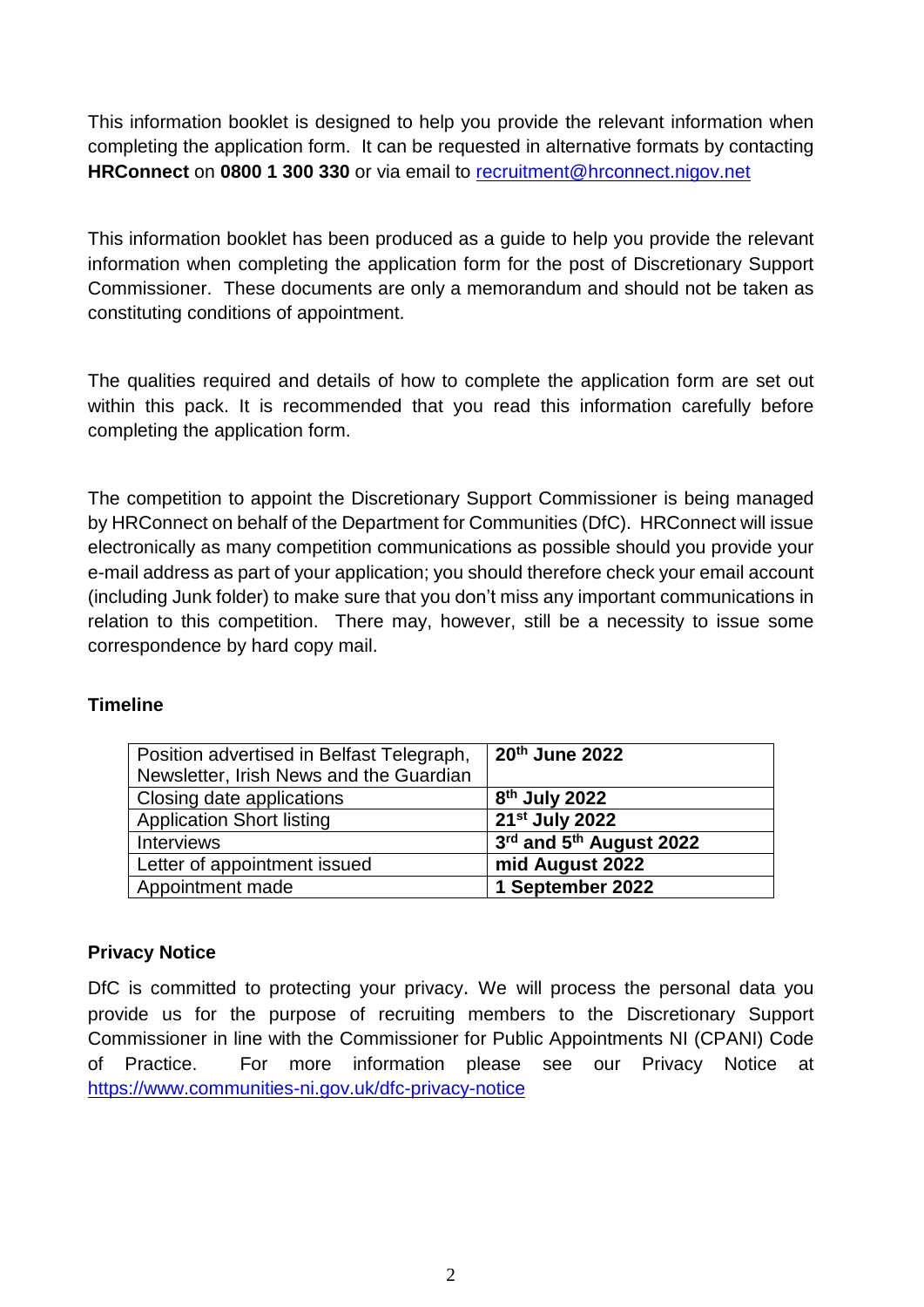# **CONTENTS**

Introduction Role Description Person Specification Selection Criteria Selection Process How to Apply

Annex A - Further Details on Selection Criteria

Annex B - Interview Guidance

Annex C - Probity and Conflicts of Interest – Guidance for Candidates

Annex D - Equality, Diversity and Inclusion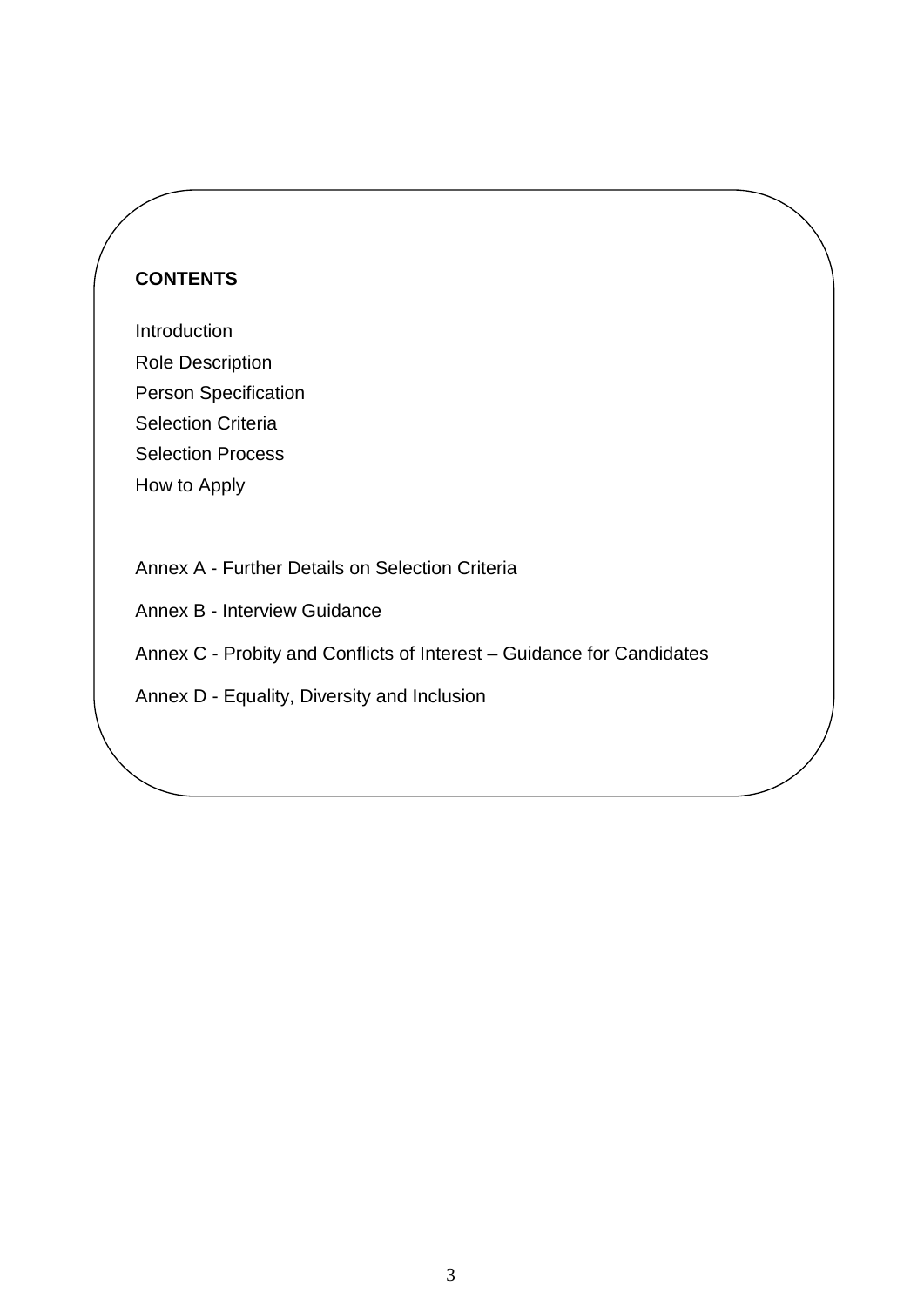#### **INTRODUCTION**

#### **Background**

The Welfare Reform Act, which received Royal Assent in Great Britain (GB) in 2012, introduced some of the most fundamental reforms to the social security system in 60 years. The Welfare Reform (NI) Order 2015 makes similar provision for Northern Ireland.

As part of the wider welfare reforms certain discretionary elements of Social Fund were abolished, namely Community Care Grants and Crisis Loans. Following the abolition of these elements of the Social Fund a new Northern Ireland specific Discretionary Support scheme was introduced. This provision provides assistance to those facing the most extreme, exceptional or crisis situation where no other means of support is available. Assistance is available in the form of non-repayable grants and interest free repayable loans with set criteria defined for each.

Discretionary Support is administered through the Department for Communities. The Department has completed internal reviews of the Discretionary Support policy, legislation and operational delivery of the scheme. To complement this work, Minister Hargey commissioned a strategic review of Discretionary Support by an independent panel. This review has been completed and the recommendations are currently under consideration. The final report can be viewed at [https://www.communities](https://www.communities-ni.gov.uk/discretionary-support-independent-review)[ni.gov.uk/discretionary-support-independent-review](https://www.communities-ni.gov.uk/discretionary-support-independent-review)

#### **Statutory Framework**

Should a customer disagree with the outcome of their Discretionary Support application they are, after an internal review, able to request a further review by an independent external review body.

The Discretionary Support Commissioner is an independent, statutory office holder appointed by the Department for Communities. The Office of the Discretionary Support Commissioner is a body which has been established to provide an independent review facility of decisions made in respect of applications for Discretionary Support.

The Office of the Discretionary Support Commissioner is located in Belfast. The Commissioner is supported by a team of Inspectors who are made available to the Commissioner by the Department. The Department pays the salaries of staff within the Office of the Discretionary Support Commissioner, remunerates the Commissioner and pays all expenses incurred in exercising his/her duties. and. The Commissioner is accountable to the Permanent Secretary in the Department for Communities for his/her financial and staffing arrangements.The Department for Communities is committed to the principles of public appointments based on merit with independent assessment, openness and transparency of process. We are also committed to equality of opportunity and welcome application forms from all suitably qualified applicants irrespective of religious belief, gender, race, political opinion, age, disability, marital status, sexual orientation, or whether or not they have dependants.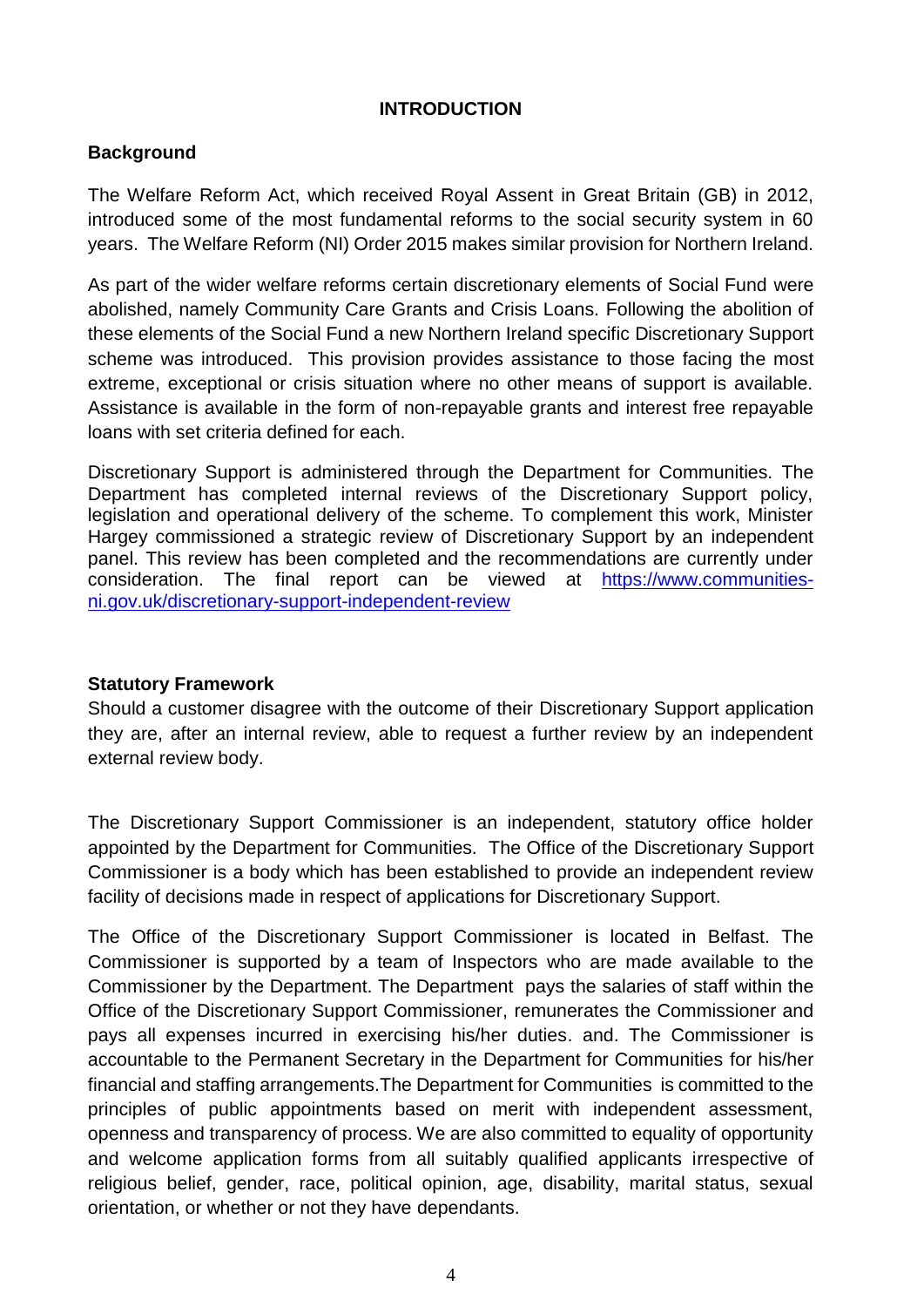We are operating the Guaranteed Interview Scheme for applicants with a disability.

#### **Equal Opportunities Monitoring**

The Northern Ireland Civil Service (NICS) is committed to ensuring that all eligible persons have equal opportunity for public appointments on the basis of their ability and aptitude for the role. Monitoring is carried out to help us ensure that our processes and procedures promote equality of opportunity as far as possible and therefore your help in completing and returning the monitoring form as part of your application would be appreciated. Please note the information you provide in the monitoring form will be detached from the information on the application form, held separately and will not be available to selection panels or to anyone else involved in the selection process. The information will be used for statistical purposes only and analysed independently by staff in the Northern Ireland Statistics and Research Agency (NISRA) in the strictest confidence.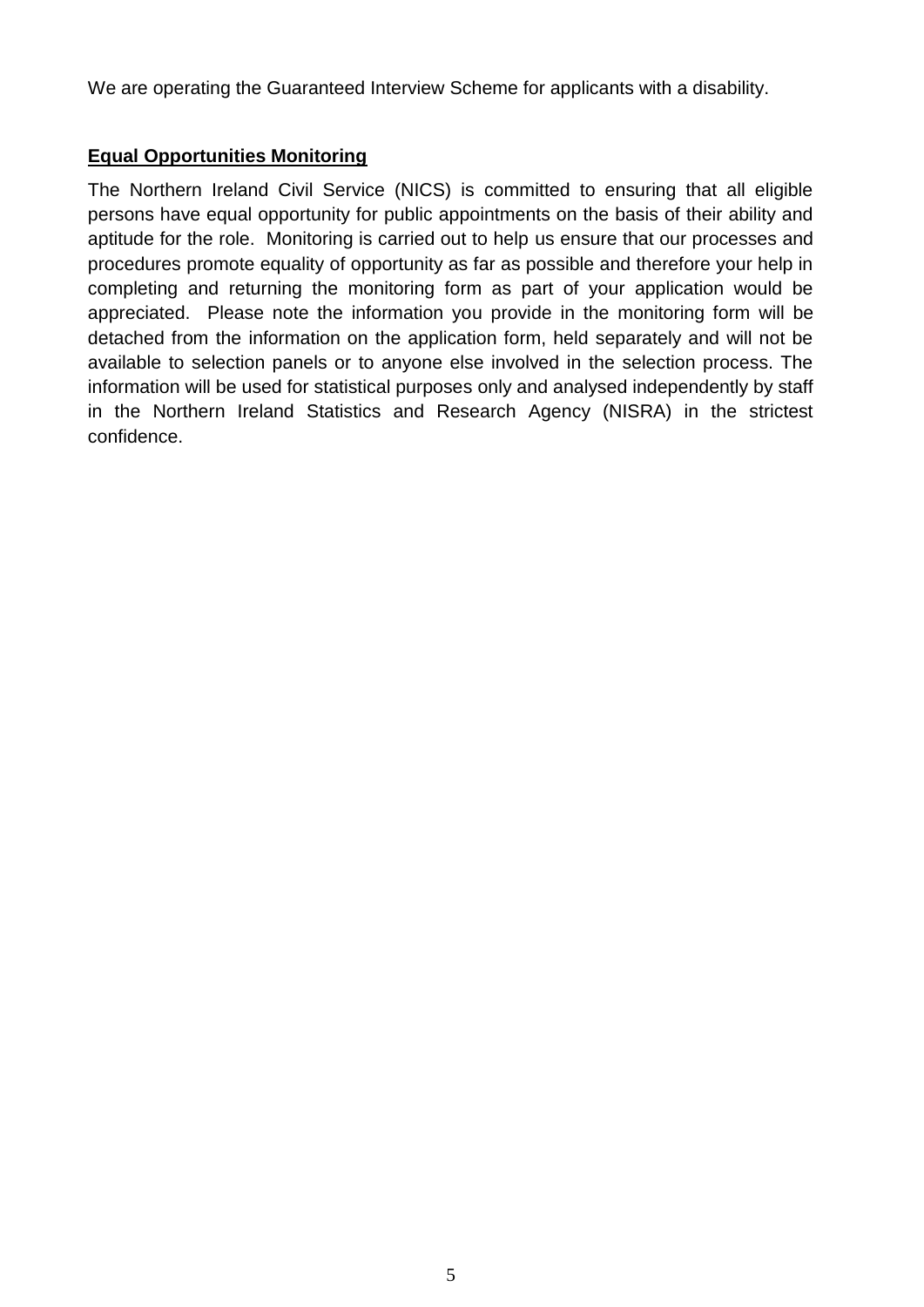#### **ROLE DESCRIPTION**

## **Time Commitment**

The Discretionary Support Commissioner will normally be required to devote 1 day per week to the appointment.

#### **Remuneration**

The Discretionary Support Commissioner receives £16,554 per annum payable monthly in arrears by credit transfer to a bank or building society. National Insurance contributions and income tax at the basic rate are deducted at source. If total income in any tax year would lead to a liability to pay income tax at any higher rate then such payments are the individual's responsibility. It should be noted this salary is currently the subject of a review.

#### **Location**

The post will be based at Great Northern Tower, Great Victoria Street, Belfast.

To build on our response to the Covid-19 pandemic and prepare for the future, a hybrid style of work which blends working at home (and remotely) with working in the office will be in the context of the Civil Service 'New Ways of Working' policy.

#### **Travel and Subsistence**

Any claims for travel and subsistence will be reimbursed, where appropriate, in accordance with the Northern Ireland Civil Service Travel and Subsistence policy.

#### **Period of Appointment**

The term of appointment will be for a period of 3 years or until such other date as the Department may determine, taking account of operational experience of the Discretionary Support scheme.. Re-appointment to the same post may be considered subject to an appropriate standard of performance having been achieved during the initial period in office.

# **Training**

Successful applicants will be required to attend induction training..

#### **Standards of Behaviour**

The NICS expects that the conduct of those appointed will be above reproach. The Discretionary Support Commissioner will be expected to adhere to the NICS [Code of](http://nicscommissioners.org/wp-content/uploads/2011/06/CodeofEthics11.pdf)  [Ethics.](http://nicscommissioners.org/wp-content/uploads/2011/06/CodeofEthics11.pdf)

#### **Double Paying**

Applicants who already work in the public sector need to be aware that: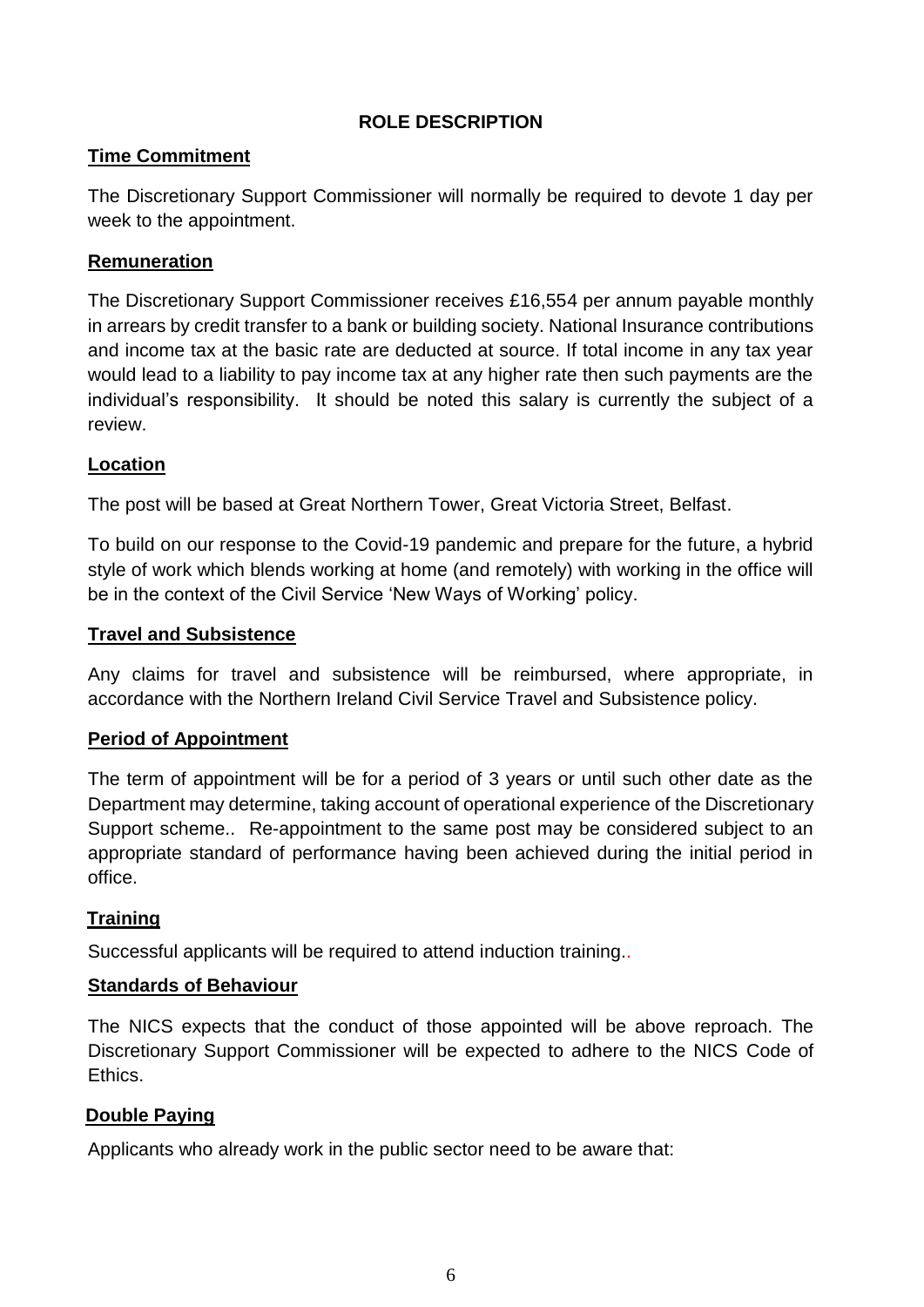- they may be ineligible for consideration for this appointment if in the Department's view there is a conflict of interest, the perception of a conflict or a potential conflict, between the appointment and their existing commitments (see page 13);
- they will be asked to confirm that they have permission from their employer to take up an appointment if one is offered and the Department will confirm this; and
- there is a general guiding principle that an individual should not be paid twice from the public purse for the same period of time. As a result applicants who already work in the public sector may not be entitled to claim remuneration including expenses for this position if the duties are undertaken during a period of time for which they are already paid by the public sector. If in doubt contact your employer for advice.

In the interests of minimising the potential for double paying to occur, the Department reserves the right to contact your employer regarding your candidature.

## **Performance Assessments**

There will be annual assessments of the Discretionary Support Commissioner throughout the period of appointment.

## **Further Information**

Any applicant seeking additional information about the Discretionary Support Commissioner should contact David Tarr by email to [David.Tarr@communities](mailto:David.Tarr@communities-ni.gov.uk)[ni.gov.uk](mailto:David.Tarr@communities-ni.gov.uk) Any applicant wishing to raise a question about the competition process should contact HRConnect [recruitment@hrconnect.nigov.net](mailto:recruitment@hrconnect.nigov.net)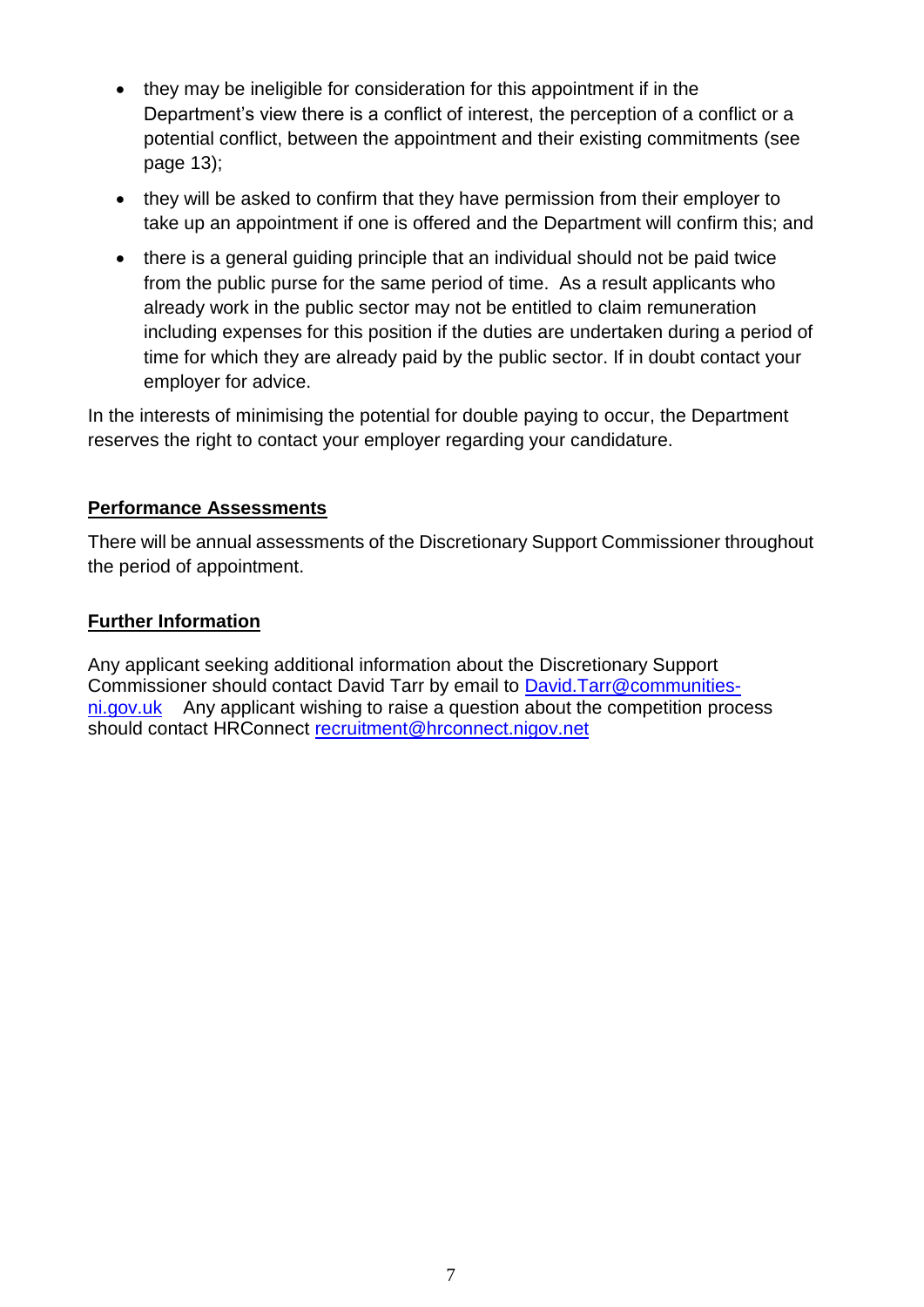## **KEY RESPONSIBILITIES**

### **Discretionary Support Commissioner**

#### **Role**

- It is the Commissioner's role to independently review decisions made in respect of applications to Discretionary Support;
- To arrange such training of Discretionary Support Inspectors as the Commissioner considers necessary;
- To monitor the quality of decisions of Discretionary Support Inspectors and give them such advice and assistance as the Commissioner thinks fit to improve the standard of their decisions;
- To report annually in writing to the Department on the standards of reviews by Discretionary Support Inspectors;
- To carry out such other functions in connection with the work of Discretionary Support Inspectors as the Department may require.

#### **The Commissioner is expected to:**

- Commit the time required to lead the organisation;
- Be committed to the principles and objectives of the Office of the Discretionary Support Commissioner;
- Act in good faith and in the best interests of the Office of the Discretionary Support Commissioner; and
- Not misuse information gained in the course of their public service for personal gain or for political purposes, nor seek to use the opportunity of public service to promote their private interests or those of connected persons, firms, businesses or other organisations.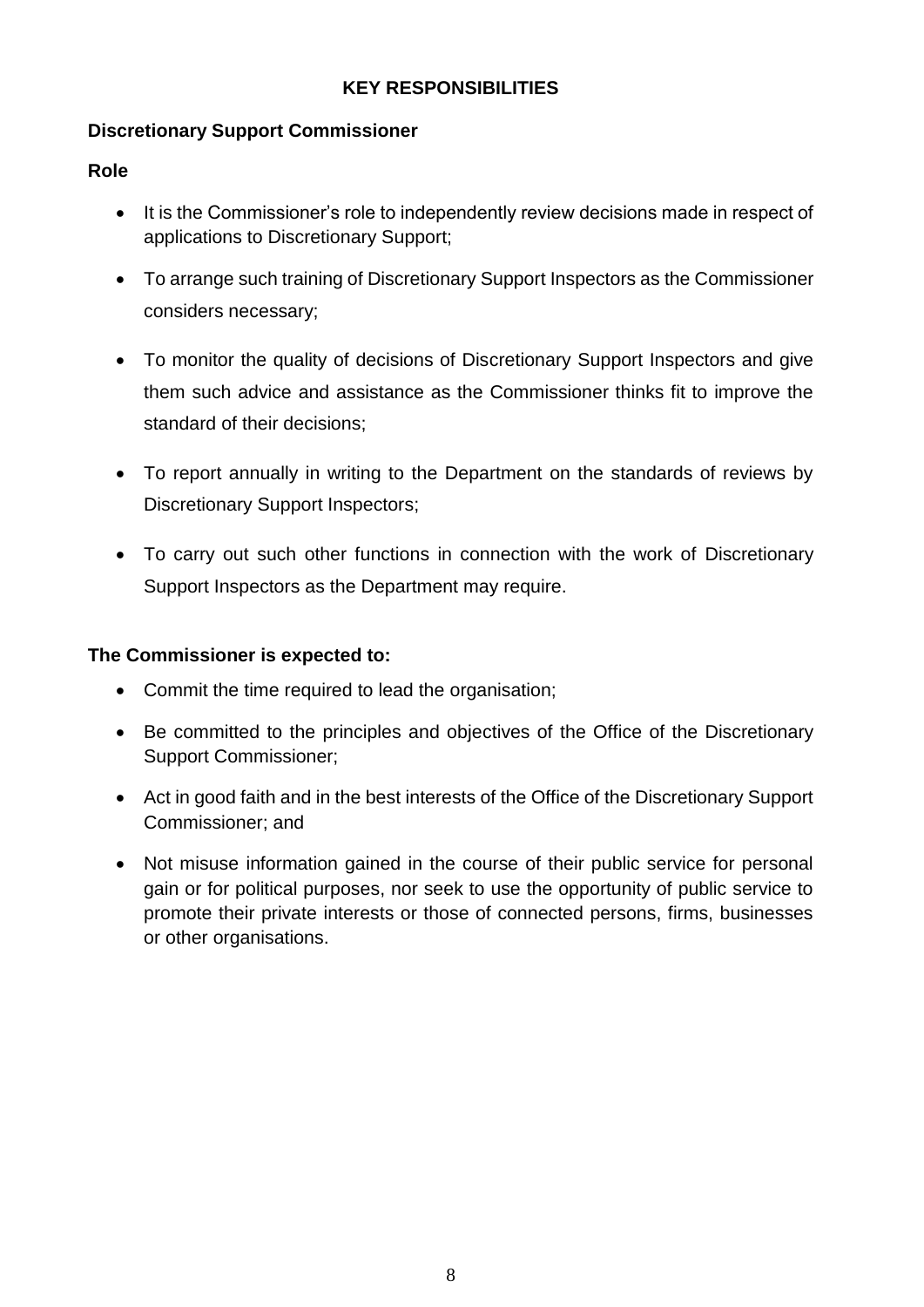# **PERSON SPECIFICATION**

The person specification addresses the qualities, experience and background sought. A criteria-based selection procedure is employed for this competition

The application form is an essential element of the process and is designed to require applicants to give specific examples of past performance to demonstrate they can meet the requirements. The mere mention of a skill or attribute is insufficient. Neither can the selection panel make assumptions from the title of a post or the nature of an organisation as to the experience, qualities and skills gained.

There are five essential criteria. These describe what you need to be able to do in order to be effective in the role being filled.

Please take full advantage of the opportunity to provide practical evidence and examples of how and why you consider you are suitable for this appointment. These examples as provided will inform the selection process.

**Note that examples can be provided from your professional experience, voluntary and/or community sector experience or from within your personal life.**

**We recommend applicants to read the 'Public Appointments Guide which provides an overview of Public Appointments in Northern Ireland and helpful information for those wishing to apply.**

[https://www.executiveoffice-ni.gov.uk/sites/default/files/publications/execoffice/public](https://www.executiveoffice-ni.gov.uk/sites/default/files/publications/execoffice/public-appointments-guide.pdf)[appointments-guide.pdf](https://www.executiveoffice-ni.gov.uk/sites/default/files/publications/execoffice/public-appointments-guide.pdf)

#### **Essential Criteria**

#### **Qualifications**

No specific qualifications are required for this appointment.

Applicants are expected to demonstrate, by the closing date, that they have the necessary skills, experience and competencies, by way of examples, to meet the following criteria;

- 1. Thinking strategically experience of making a significant contribution to the strategic direction of an organisation;
- 2. Leadership experience of managing an organisation and leading people to achieve a common goal in a set timeframe;
- 3. Analytical thinking evidence based analysis and decision making;
- 4. Governance a well developed understanding and experience of corporate governance, accounting and financial management;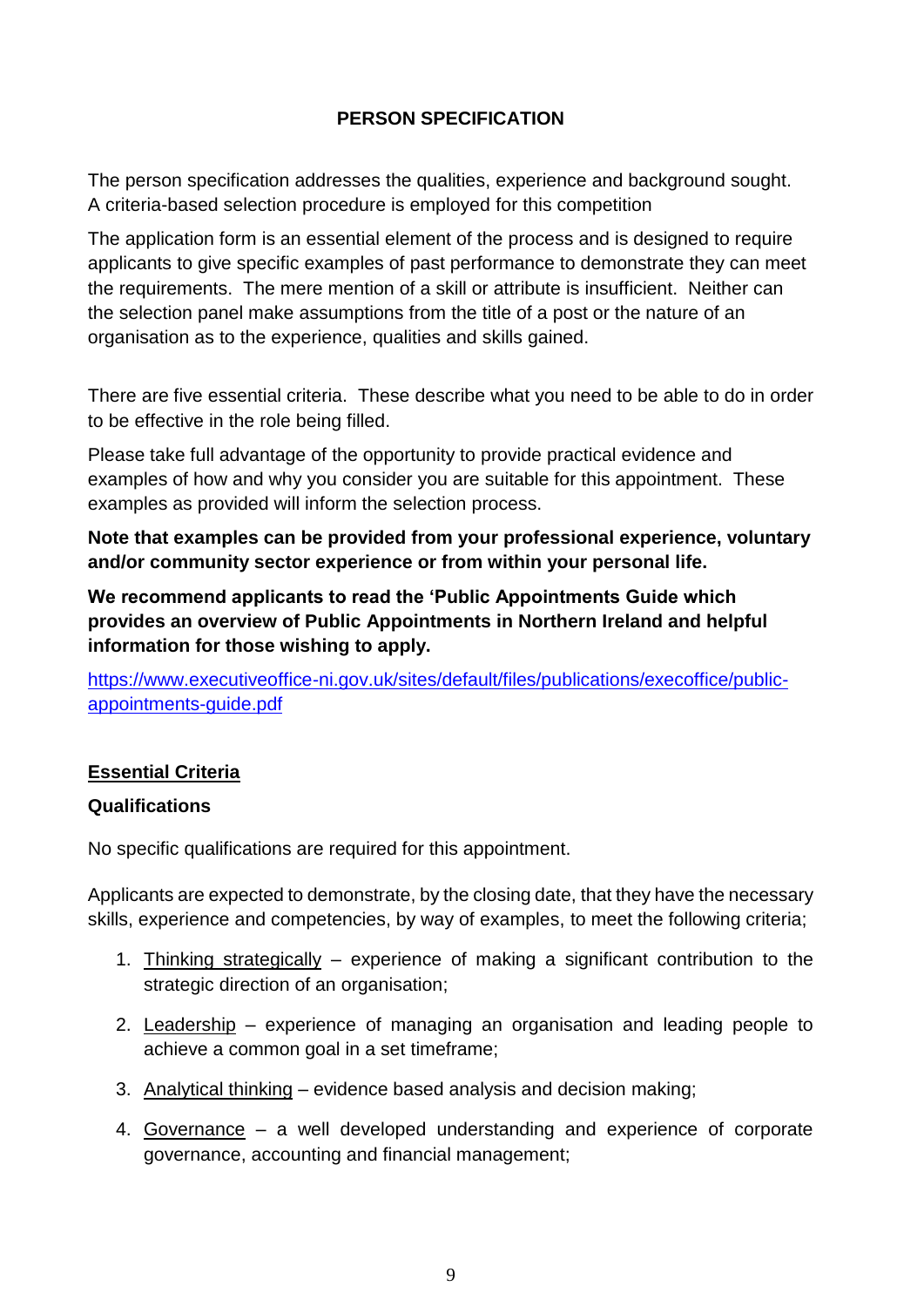5. Communication/Stakeholder Management - Excellent interpersonal, influencing and communication skills and experience of effective stakeholder engagement.

#### **Please note that further details are attached in Annex A**

## **Shortlisting**

Applicants should be aware that, after an eligibility sift, should it be necessary to shortlist candidates to go forward to interview, this will be done by carrying out an objective evaluation of the information provided by candidates in response to essential criteria 3 and 5. This will be completed on a scored basis with only the higher scoring applicants progressing to interview.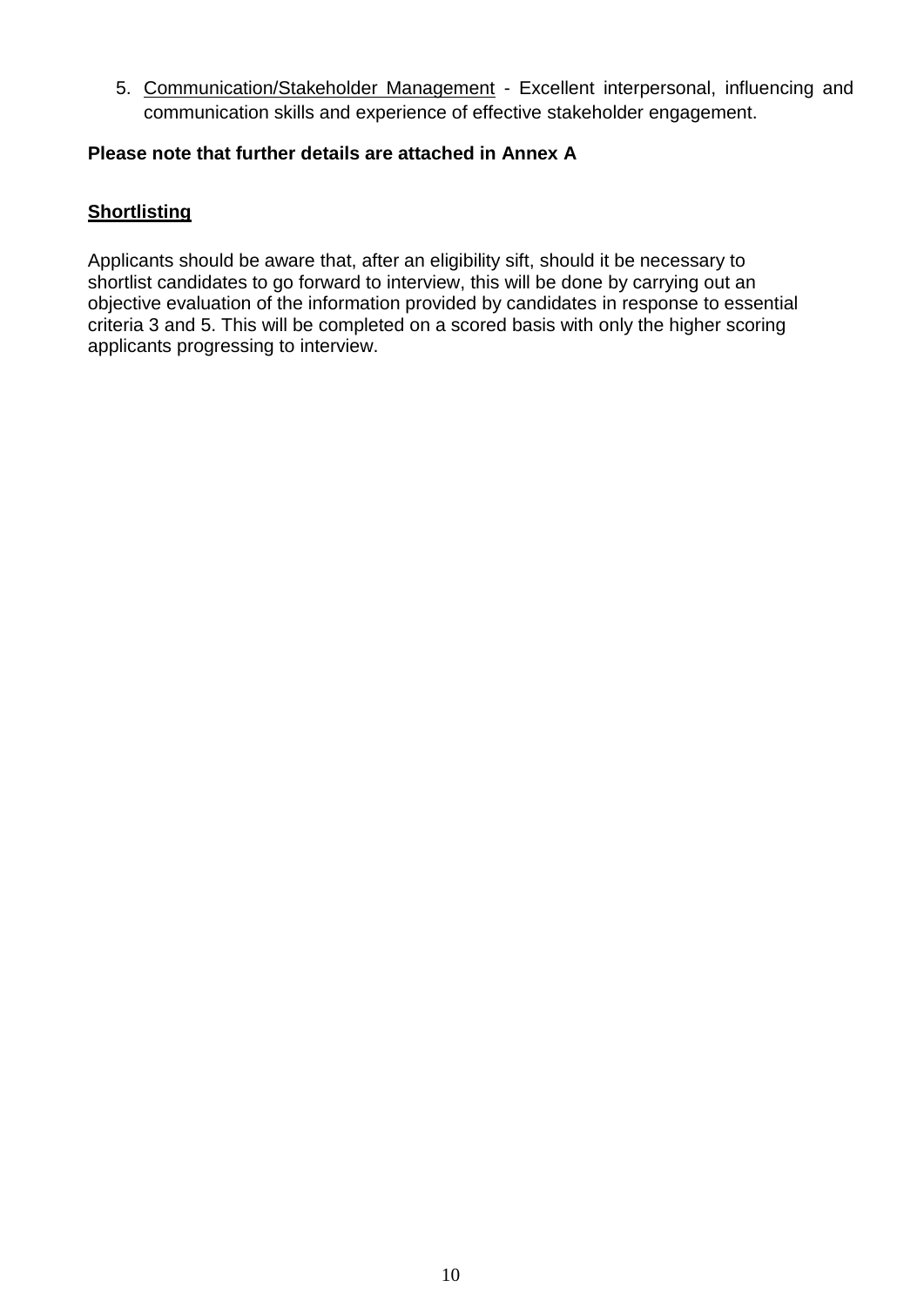## **SELECTION PROCESS**

#### **Eligibility Sift of Application Forms**

Following the closing date for applications, the Panel will formally assess each application form against the selection criteria, listed on pages 9-10. **Only the Eligibility Section of your application form will be forwarded to the Panel.** 

The Selection Panel will reach a decision as to whether or not an applicant meets each criterion on the basis of the evidence the applicant provides on the application form. Where it is necessary to prepare a shortlist for interview, the shortlisting process detailed on page 10 will be applied.

**It is essential that you demonstrate in your application form how and to what extent your personal experience and skills are relevant to the post and the extent to which they satisfy the criterion specified.** 

**Only those applicants assessed as meeting all essential criteria will be eligible to proceed to the next stage of the selection process.**

#### **Guaranteed Interview Scheme**

The aim of the Guaranteed Interview Scheme is to provide applicants with a disability the opportunity to demonstrate their abilities beyond the initial application stage. Applicants with a disability **who meet all of the essential criteria at the sift stage** will automatically be offered an interview. Their application will not be subjected to any short-listing which may take place. To be eligible for the Guaranteed Interview Scheme you must be considered as disabled under the Disability Discrimination Act 1995 which defines a person with a disability as someone who has, or has had in the past, a physical or mental impairment, which has had a substantial and long term adverse effect on their ability to carry out normal day-to-day activities (See **Annex D**). If you qualify and wish to apply for the Guaranteed Interview Scheme please complete the appropriate section of the application form. This section of the application form will not be provided to the selection panel

The eligibility sift and shortlisting (if required) are expected to take place on 21<sup>st</sup> July 2022.

#### **Interview of Eligible Candidates**

It is anticipated that interviews will take place in Causeway Exchange, Belfast on the 3rd and 5th August 2022.Candidates should make themselves available during this time. Requests for rescheduling interviews will only be considered in exceptional circumstances, and decisions to allow such reschedules will be at the discretion of the Selection Panel.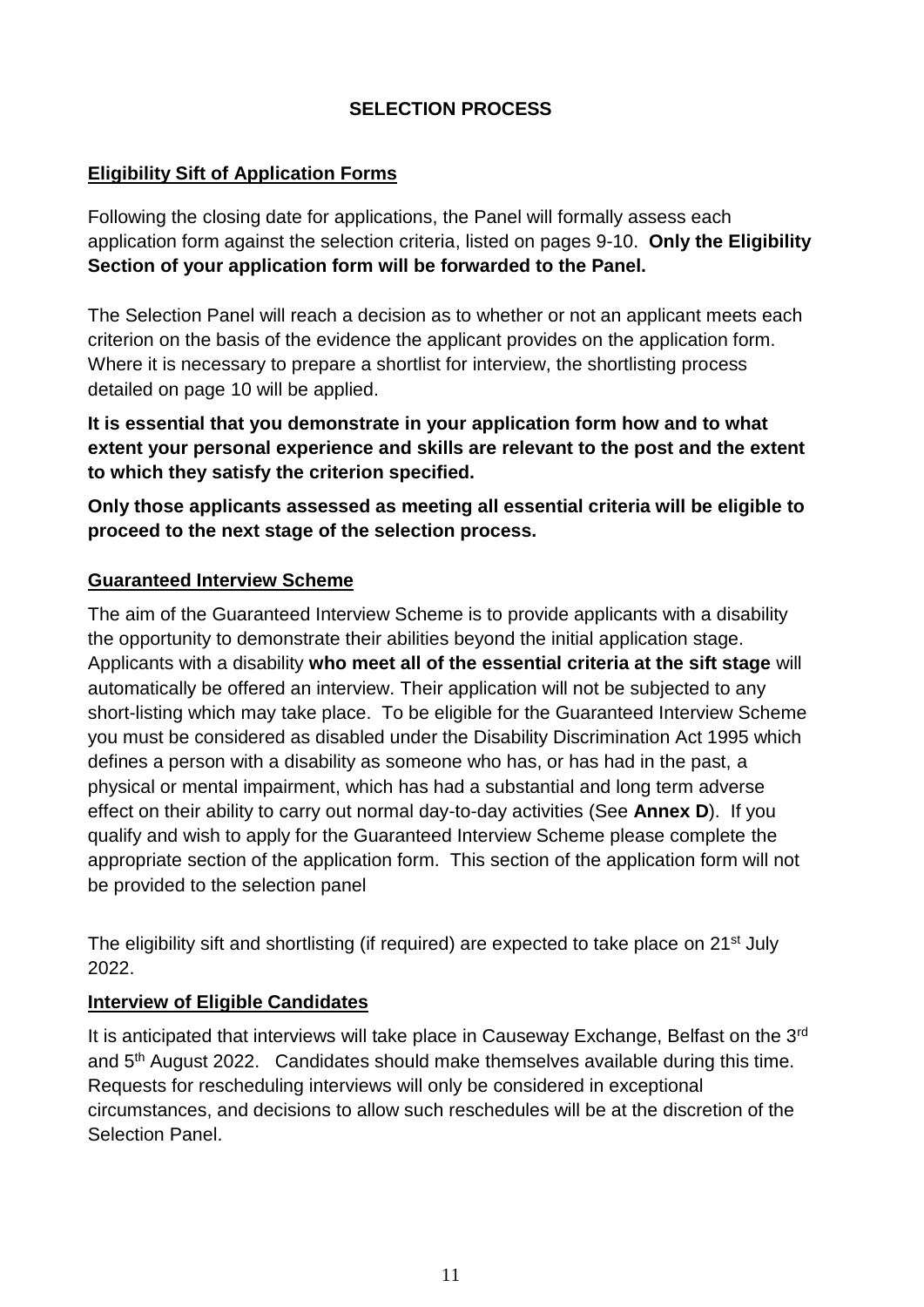The Panel will design interview questions based on the job description and essential criteria listed in this document.

The selection panel will assess the information presented by the candidate at interview against each selection criterion. A score will then be allocated against each selection criterion and a total interview score derived accordingly. A minimum pass mark for the interview will apply.

# **Presentation of Results**

A list of the applicants that the Selection Panel assesses as suitable for appointment will be provided in an unranked format to the Department for Communities Minister. The Minister will receive applicant summaries that provide an objective analysis of each applicant's skills and experience, based on the information provided by the applicant during the appointment process and the Selection Panel's assessment of that applicant.

The Minister will make the final decision regarding an appointment from this competition. This may be based on the objective analysis provided by the selection panel. However, the Minister may also decide to meet with the most suitable applicants.

If you are selected for appointment by the Minister, you will be formally notified in writing and you are required to confirm acceptance of the post and Terms of Appointment.

All other applicants whose names were presented to the Minister will be advised in writing of the outcome once the appointment process has been completed. This will include options for requesting further feedback.

# **Disqualification – Other**

- (a) Individuals who are disqualified from holding Company Directorship either through an Order or an Undertaking, who are bankrupt or who are the subject of a Bankruptcy Restrictions Order are not eligible for consideration;
- (c) According to the CPA NI Code of Practice appointments for the same position are restricted to two terms. Those who have served two appointments, of whatever length, on a Board are ineligible to apply for the same position*.*  Notwithstanding the length of individual appointment terms, the maximum period in a post must not exceed 10 years.**Applications received from applicants who have already served two terms or 10 years in this position will be discounted at the sift stage.**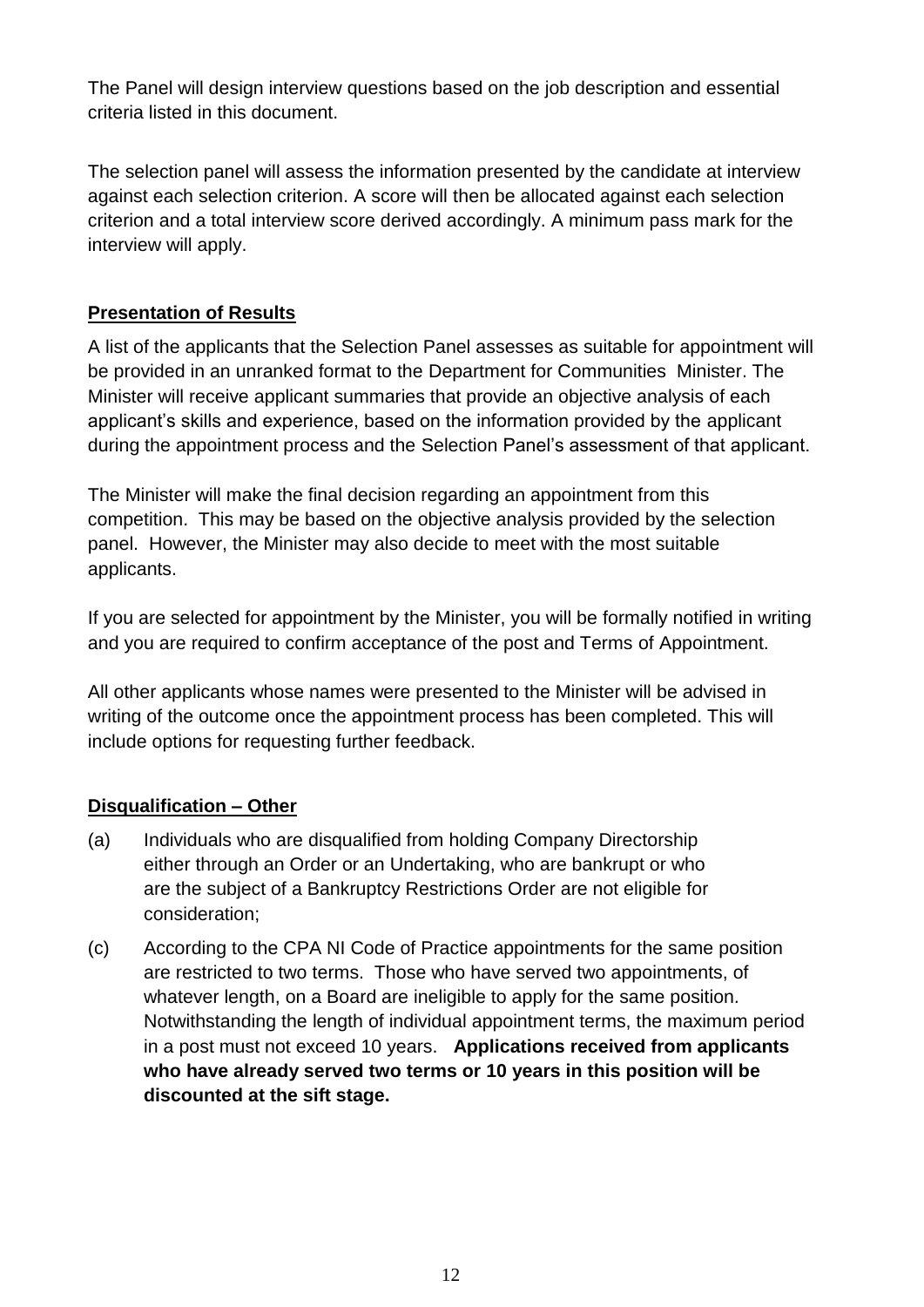# **Vetting**

The level of vetting for the Commissioner is a Baseline Standard. For this check you will be required to provide the following:

- a) Your passport *OR*
- b) A document verifying your permanent National Insurance number (e.g. P45, P60 or National Insurance card) *AND* your birth certificate which includes the names of your parents (long version).
- c) A specimen signature at any assessment event and have this validated against passport, driving licence, application form etc.

Other acceptable documents are listed on [www.ind.homeoffice.gov.uk](http://www.ind.homeoffice.gov.uk/) HRConnect will organise a Criminal Record Check on all applicants to be carried out by AccessNI.

The category of AccessNI check required for this post is;

# **Basic Disclosure Certificate**

**PLEASE NOTE:** It is a criminal offence for anyone who is included on a barred list to work or seek work, in regulated activity. Individuals who are barred may be able to work in controlled activity.

For more information, the address of the AccessNI website is: http://www.accessni.gov.uk. Those applicants who are being considered for appointment will be contacted by HRConnect, normally after interview, and will be asked to complete the AccessNI application form. This can be downloaded from the AccessNI website. Guidance notes of the completion of the form are also included on the website. Please note that a request to complete this form should not be seen as a guarantee of an offer of appointment. Failure to complete the above form and return it within the specified time will be regarded as 'no longer interested in the position' and your application will be withdrawn.

Criminal Record information is subject to the provisions of the Rehabilitation of Offenders (NI) Order 1978.

#### **Nationality Requirements**

There are no nationality restrictions on this post: however, before an offer of appointment can be made to an overseas candidate, the Department for Communities will need to ensure that all UK visa and immigration requirements are met.

#### **Civil Servants – Rules on the acceptance of outside business appointments**

Serving or former civil servants are not debarred from applying for public appointments. However, serving civil servants will require their Department's approval and former civil servants may require the approval of their last Department (depending on their grade and whether they left within the last two years) before taking up an appointment.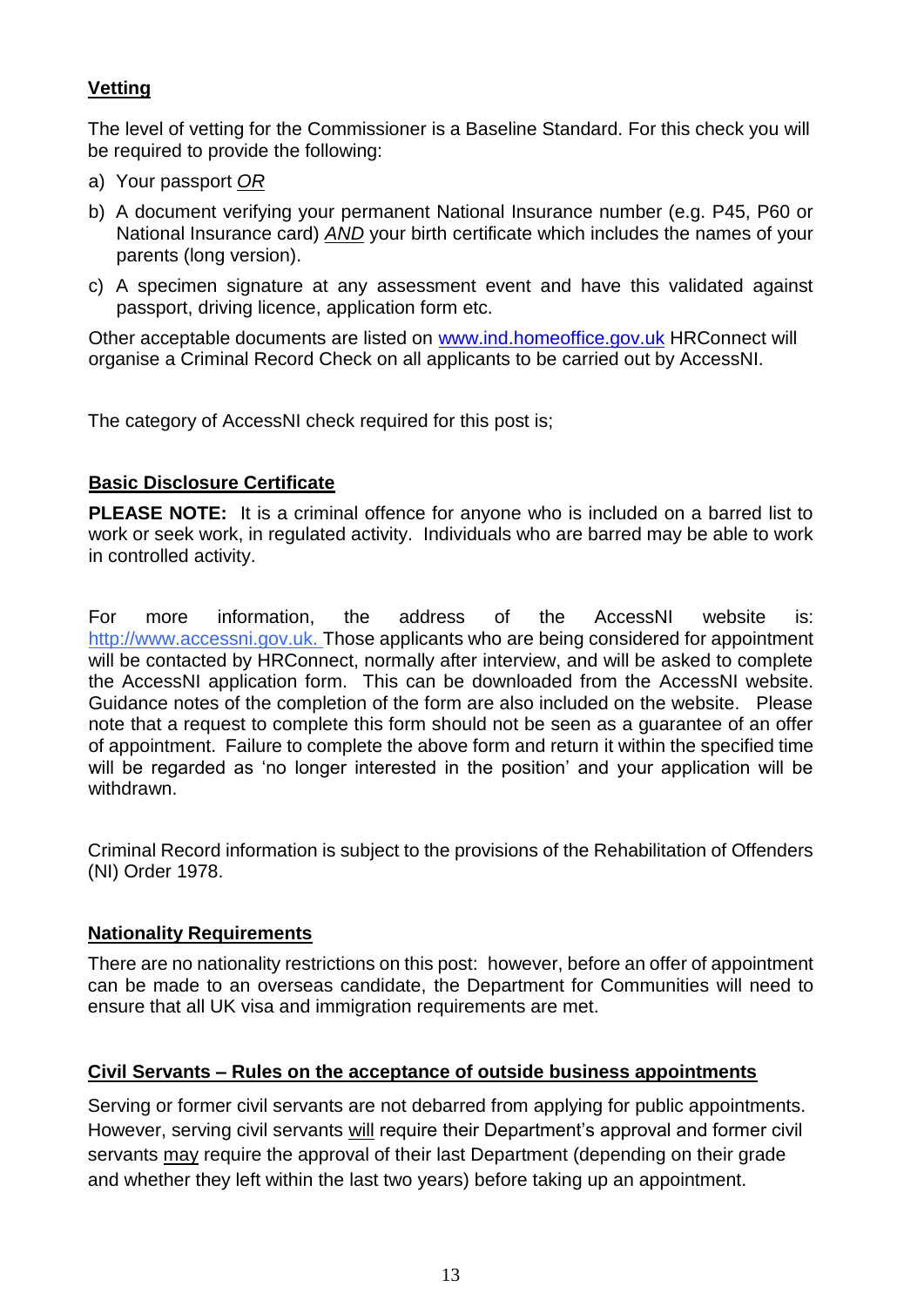# **Probity and Conflicts of Interest**

The Department must ensure that the individuals they appoint are committed to the principles and values of public service. These principles are: **Selflessness, Integrity, Objectivity, Accountability, Openness, Honesty and Leadership.** Further information is available at [http://www.public-standards.gov.uk/.](http://www.public-standards.gov.uk/)

Departments must take account of actual, or perceived, conflict of interest. Therefore, applicants, in their application form, must disclose information or personal connections which, if they were to be appointed, could lead to a conflict of interest, or be perceived as such.

The Panel will determine, at interview stage, whether you are aware of the standards of behaviour required of public appointees and can demonstrate your understanding of the issue. You will also be asked to declare whether or not you are involved, or have been involved, in activities that could call into question your reputation and/or damage the reputation of the body to which you are applying. The Selection Panel will consider fully your answers and, if necessary, question further or challenge.

Conflicts of interest may not be a barrier to appointment but both real and perceived conflicts must be discussed with all candidates by the interview Panel. This is to ensure that the public can have confidence in the Board's independence and impartiality and the integrity of the potential appointee. Please refer to **Annex C** for further information on this subject.

#### **Announcing the Appointment**

If you are appointed some information on your completed application form will be made public in a press release. This will include your name, a brief summary of your career/experience; length of the appointment; details of any other Ministerial appointments held along with any related remuneration received.

#### **Reserve List**

The Department may agree that a reserve list will be held to be used to fill any future vacancies that arise within the 12 months following the Minister's decision.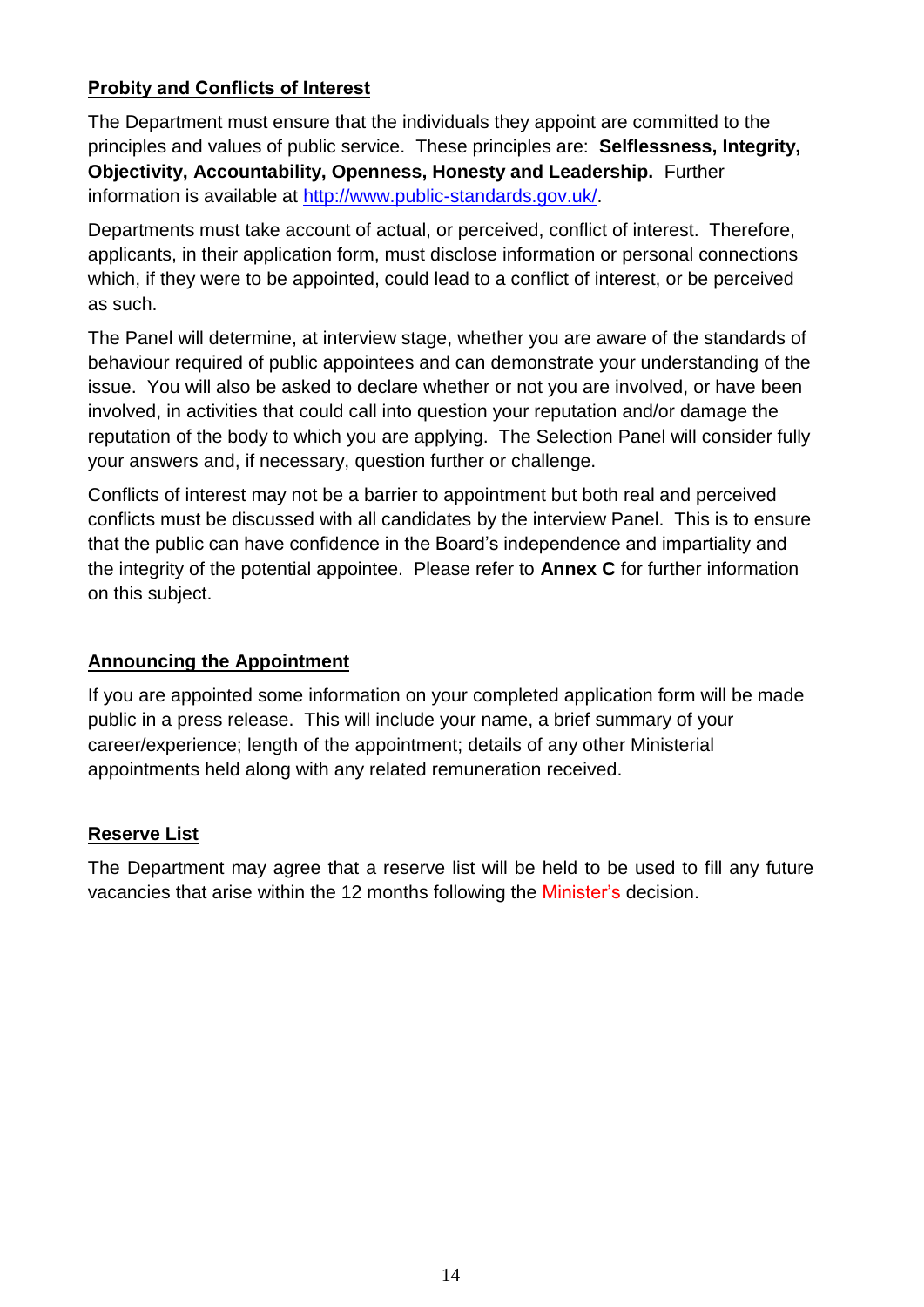# **HOW TO APPLY**

This competition is being managed by HRConnect on behalf of DfC.

Application forms can be completed via the online application at [www.nicsrecruitment.org.uk](http://www.nicsrecruitment.org.uk/) or by hard copy. Hard copy and alternative formats of the application form (Braille, Large Print, etc.) can be requested by contacting HRConnect on 0800 1 300 330 or via email to [recruitment@hrconnect.nigov.net](mailto:recruitment@hrconnect.nigov.net) Reasonable adjustments will be made to accommodate the needs of applicants/candidates with a disability.

To ensure equality of opportunity for all applicants:

The space available on the application form is the same for all applicants and **must not** be altered.

We **will not** accept CVs, letters, additional pages or any other supplementary material in place of, or in addition to, completed application forms.

Applicants must complete the application form in either typescript font size 12, or legible writing using black ink.

HRConnect will not examine applications until after the closing deadline.

Completed hard copy application forms can be returned by post or hand delivered to the address below:

# **HRConnect PO Box 1089 Beacon House 27 Clarendon Road Belfast BT1 9EX**

Completed application forms should be submitted to HRConnect before the closing date of 12 noon on Friday 8<sup>th</sup> July 2022. You will receive an acknowledgement following receipt of your application. **Late applications will only be accepted in exceptional circumstances**. You should retain a copy of this booklet for your reference in the event that you are invited for interview.

#### **Feedback**

The Department is committed to ensuring that the processes used to recruit public appointments are fair and in accordance with the principles of the Commissioner for Public Appointments (NI) Code of Practice.

The Department is also committed to providing feedback in respect of decisions taken in determining eligibility/shortlisting as well as at interview. HRConnect will forward any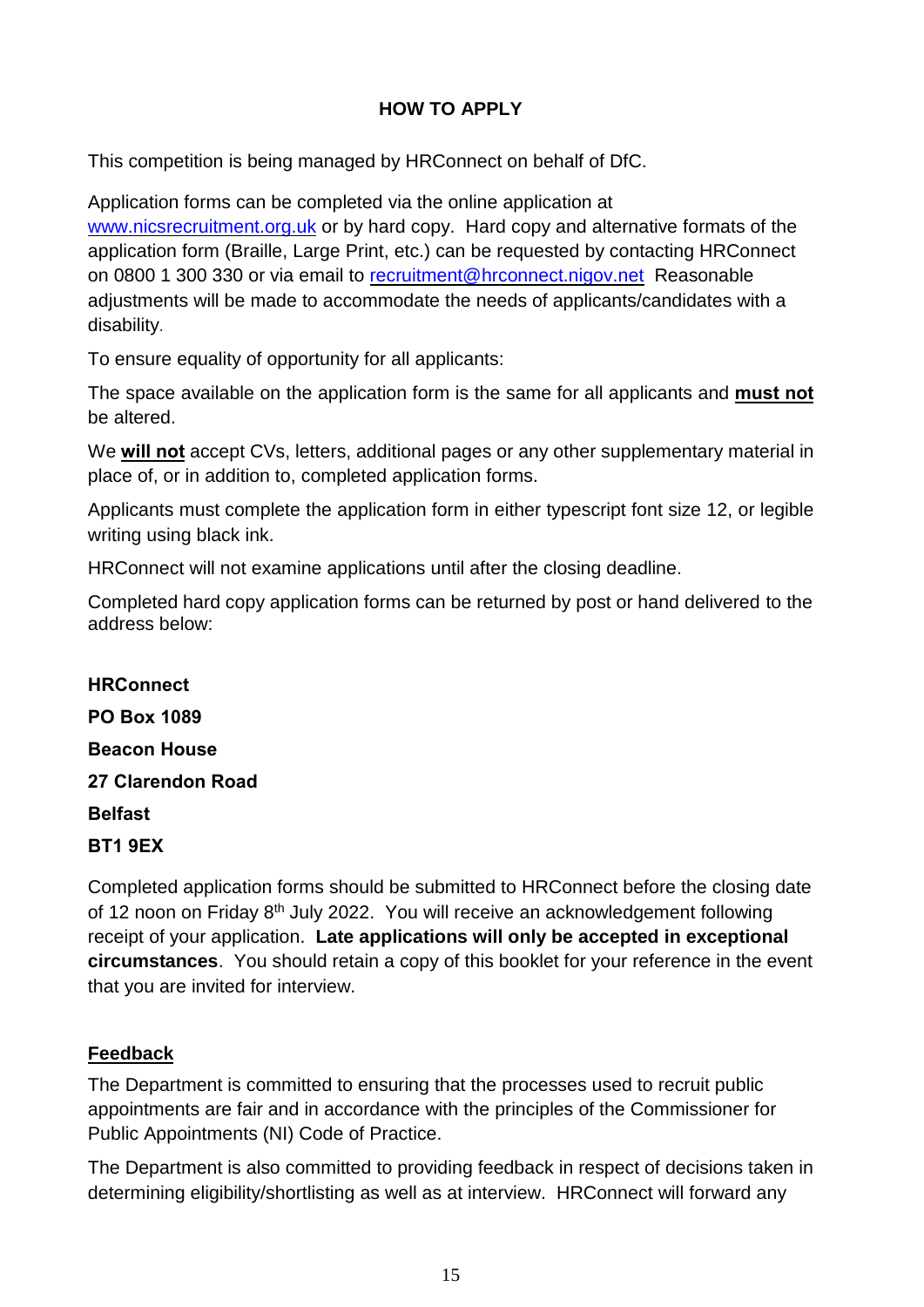feedback requests to the Interview Panel, who will be responsible for providing feedback in respect of decisions taken in determining eligibility/shortlisting as well as at interview. Feedback in respect of eligibility/shortlisting will be communicated automatically to those candidates who fail to satisfy any criteria. All requests for feedback are welcome.

#### **Changes in Contact Details**

Please ensure you inform HRConnect immediately of any changes in personal circumstances, such as name, address, email address or telephone number.

#### **Accessibility Requirements**

Please let HRConnect know if you require any reasonable adjustments, due to disability, to enable you to attend the interview. Any information provided will be used for this purpose only and will not form any part of the selection process.

If you are subsequently successful in the selection process and are being considered for appointment, you may be required to outline any adjustments you consider necessary in order for you to take up an appointment. If you wish to discuss your disability requirements further, please contact HRConnect.

#### **Complaints or Queries**

Should you wish to make a complaint or a query about any stage of this process, you should first direct your concerns to:

**HRConnect, PO BOX 1089 Beacon House 27 Clarendon Road Belfast BT1 9EX Email:** [recruitment@hrconnect.nigov.net](mailto:recruitment@hrconnect.nigov.net)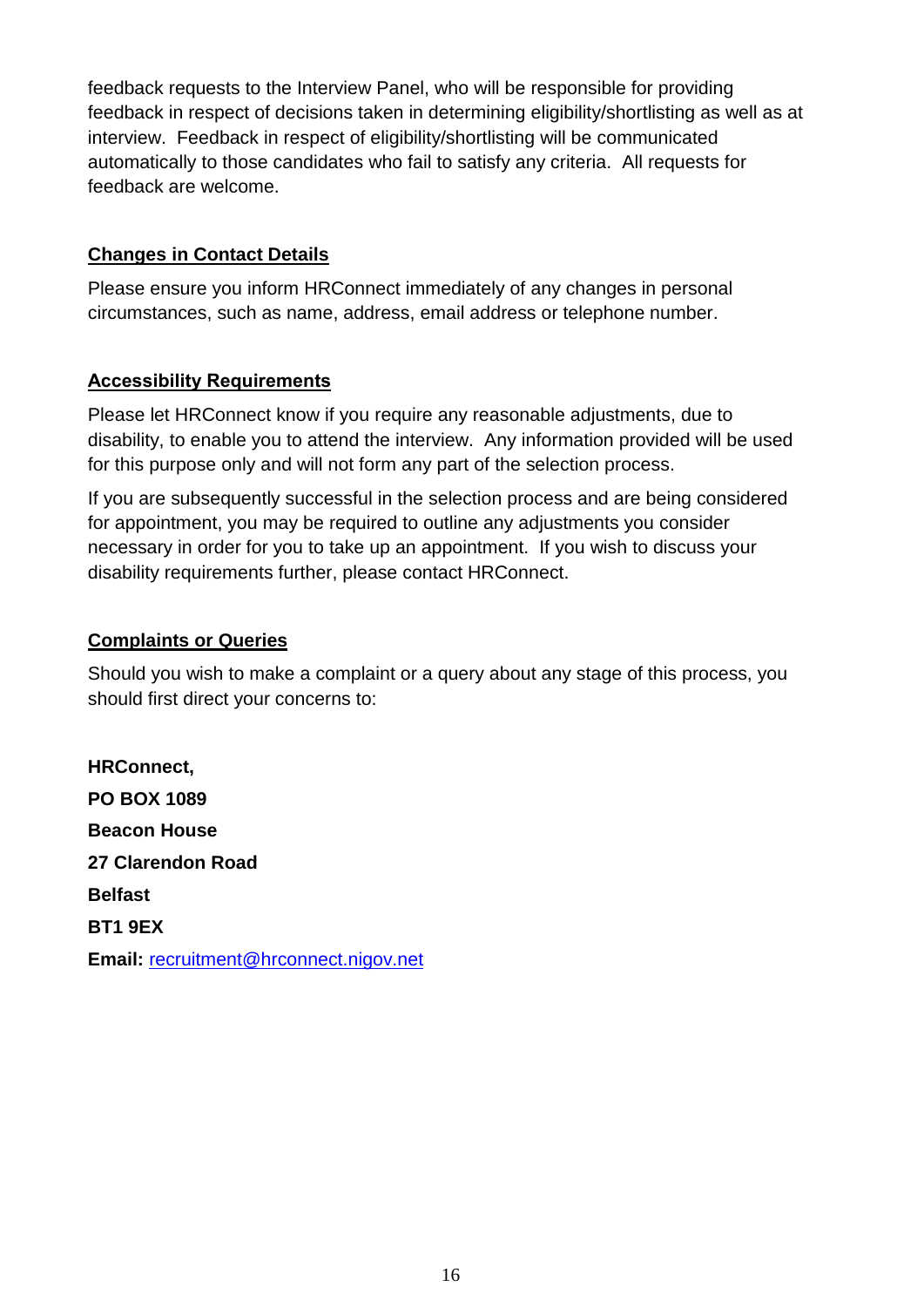#### **Further details on Selection Criteria**

#### **Qualifications**

No specific qualifications are required for this appointment.

1. Applicants are expected to demonstrate, by the closing date, that they have the necessary skills, experience and competencies, by way of examples, to meet the following criteria; Thinking strategically – experience of making a significant contribution to the strategic direction of an organisation;

This is about how you apply strategic thinking in the workplace. We are looking for examples which demonstrate the ability to make choices that will provide the most effective outcomes for customers. This includes the ability to set a clear and consistent long-term direction for the business area, while prioritising available resources and understanding the implications of decisions for both your work and that of the team. Identifying trends, anticipating problems and identifying solutions form part of this criteria.

2. Leadership – experience of managing an organisation and leading people to achieve a common goal in a set timeframe;

This criteria is about the ability to demonstrate a proven track record in leadership to establish a strong direction and a persuasive future vision, managing and engaging with people with honesty and integrity. It is about demonstrating personal leadership skills including leading from the front and communicating with clarity, conviction and enthusiasm while also taking responsibility for the effective delivery of a professional and effective service that meets the needs of service users.

Candidates will be expected to provide evidence which demonstrates their personal leadership skills and how they made a positive contribution to the performance of an organisation.

3. Analytical thinking – evidence based analysis and decision making;

This criteria is about the ability to identify and define problems, extract key information from data in order to test and verify the cause of the problem and develop solutions to resolve the problems identified. It is also about identifying actions that can contribute to preventing the problem from occurring again.

For the role of Discretionary Support Commissioner a candidate will be expected to demonstrate an ability to critically examine issues and to reach reasoned conclusions that take account of relevant legislation and departmental guidance.

4. Governance – a well developed understanding and experience of corporate governance, accounting and financial management;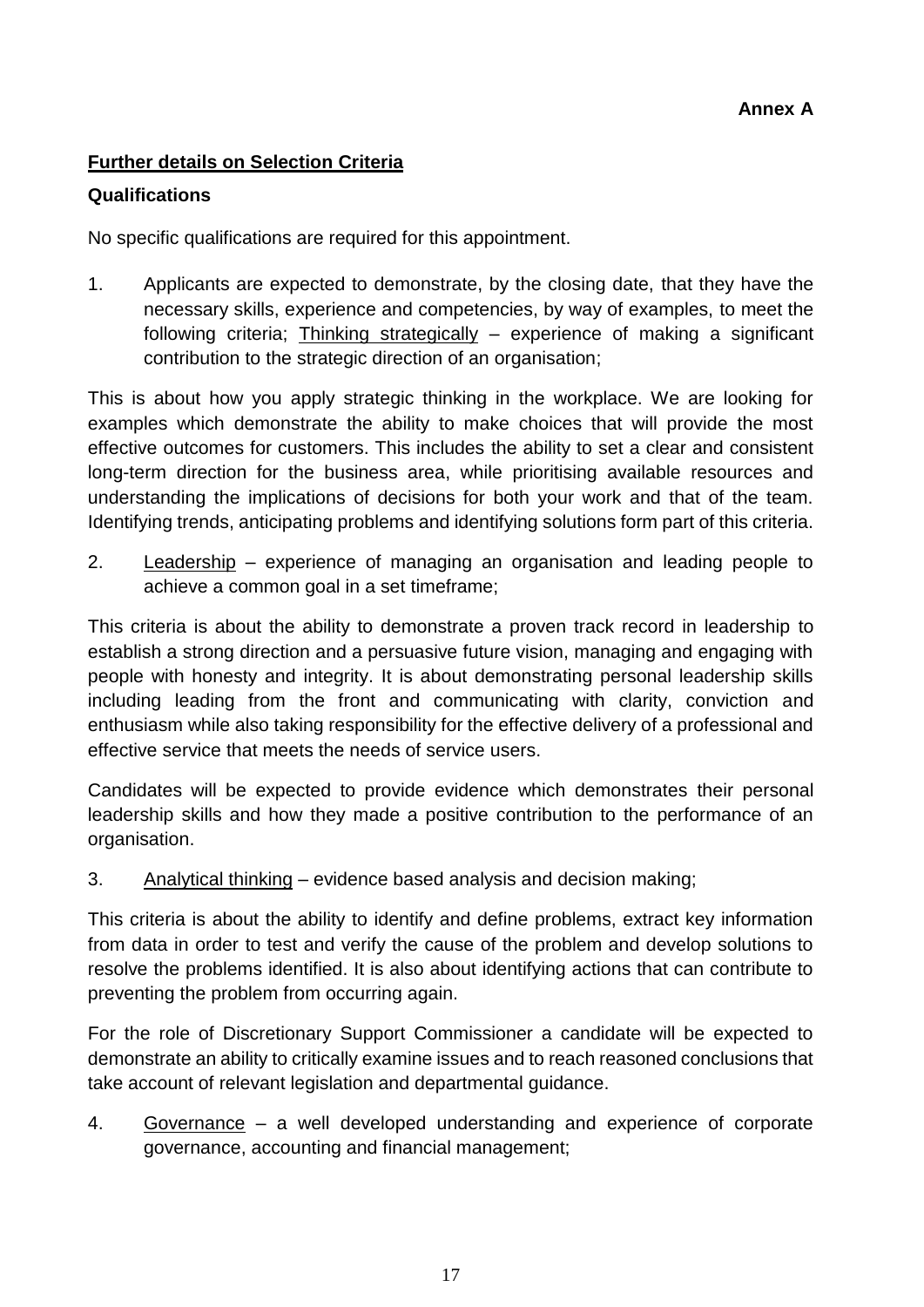Corporate governance is the way in which organisations are directed, controlled and led. It defines relationships and the distribution of rights and responsibilities among those who work with and in the organisation, determines the rules and procedures through which the organisation's objectives are set, and provides the means of attaining those objectives and monitoring performance. Good corporate governance is fundamental and is the hallmark of an effective, well-managed, organisation. Candidates will be expected to provide evidence of proper use of corporate governance procedures and practices in an organisation.

5. Communication/Stakeholder Management - Excellent interpersonal, influencing and communication skills and experience of effective stakeholder engagement.

This is about the ability to create and maintain positive, professional and trusting working relationships with a wide range of people within and outside the NICS, to help to achieve business objectives and goals. It is about remaining open-minded and impartial in discussions, whilst respecting the diverse interests and opinions of others.

We will seek examples of how you communicate with others in a clear, honest and enthusiastic way, explain complex issues in a way that is easy to understand and how you monitor the effectiveness of your own and team communications while taking action to improve where necessary.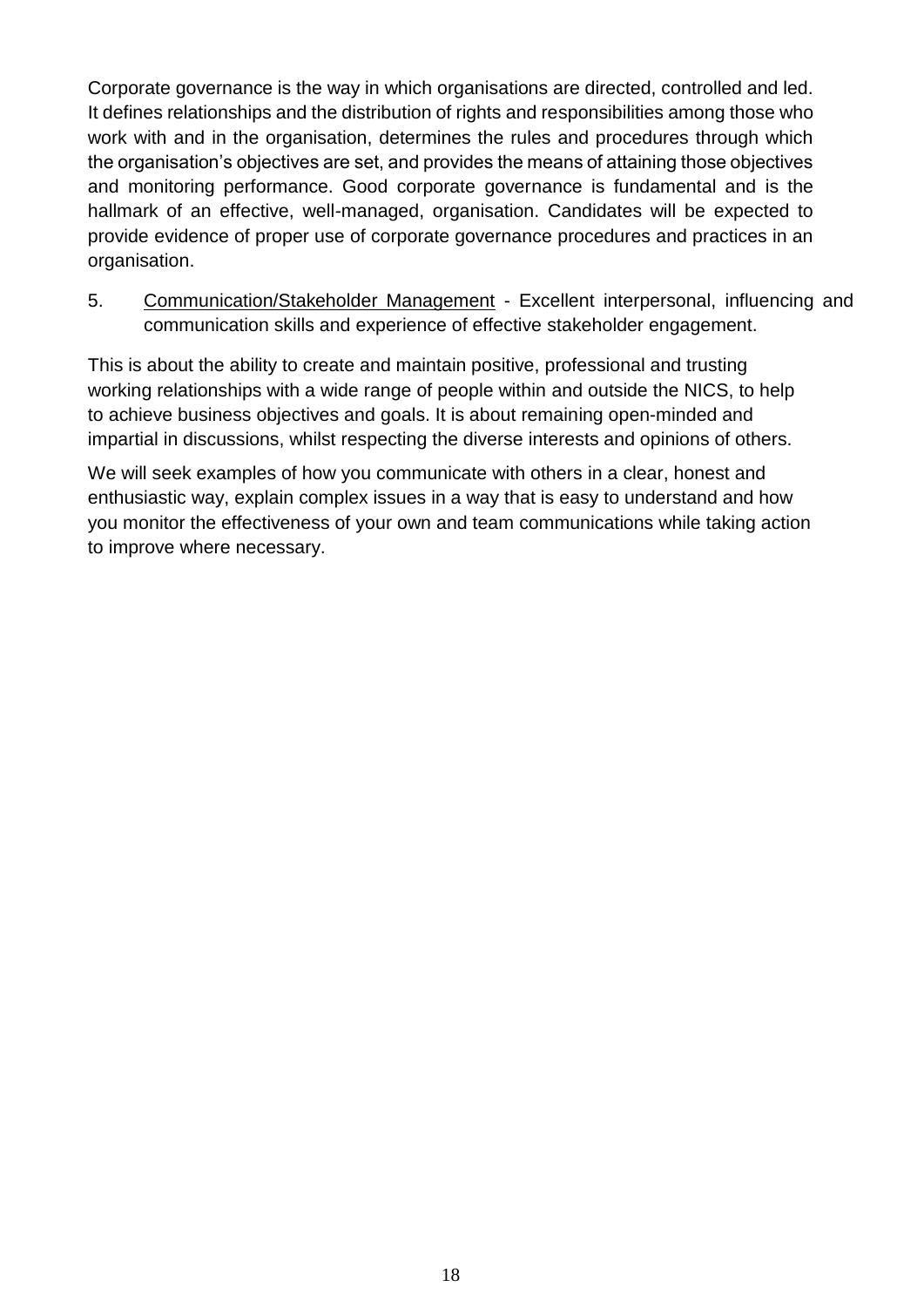#### **INTERVIEW GUIDANCE**

#### **If this is your first experience of a criteria-based interview, bear in mind that it does not require you to:**

- Talk through previous jobs or appointments from start to finish;
- Provide generalised information as to your background and experience; or
- Provide information that is not specifically relevant to the criterion the question is designed to test.

#### **A Criteria-based interview does however require you to:**

- Focus exclusively, in your responses, on your ability to fulfil the criteria required for effective performance in the role; and
- Provide specific examples of your experience in relation to the required criteria areas.

#### **In preparation for the interview you may wish to think about having a clear structure for each of your examples, such as:**

| <b>Situation:</b> | Briefly outline the situation                                   |
|-------------------|-----------------------------------------------------------------|
| Task:             | What was your objective?;<br>What were you trying to achieve?   |
| <b>Action:</b>    | What did you actually do?<br>What was your unique contribution? |
| <b>Result:</b>    | What happened?<br>What was the outcome?<br>What did you learn?  |

The Panel will ask you to provide specific examples from your past experience in relation to each of the criteria. You should therefore come to the interview prepared to discuss in detail a range of examples which appointments made on merit illustrate your skills and abilities in each criterion area. You may draw examples from any area of your work / life experiences.

**You are strongly advised to read the 'Public Appointments Guide' when preparing for interview -** [https://www.executiveoffice-ni.gov.uk/publications/public-appointments](https://www.executiveoffice-ni.gov.uk/publications/public-appointments-guide-overview-public-appointments-northern-ireland-and-helpful-information)[guide-overview-public-appointments-northern-ireland-and-helpful-information](https://www.executiveoffice-ni.gov.uk/publications/public-appointments-guide-overview-public-appointments-northern-ireland-and-helpful-information)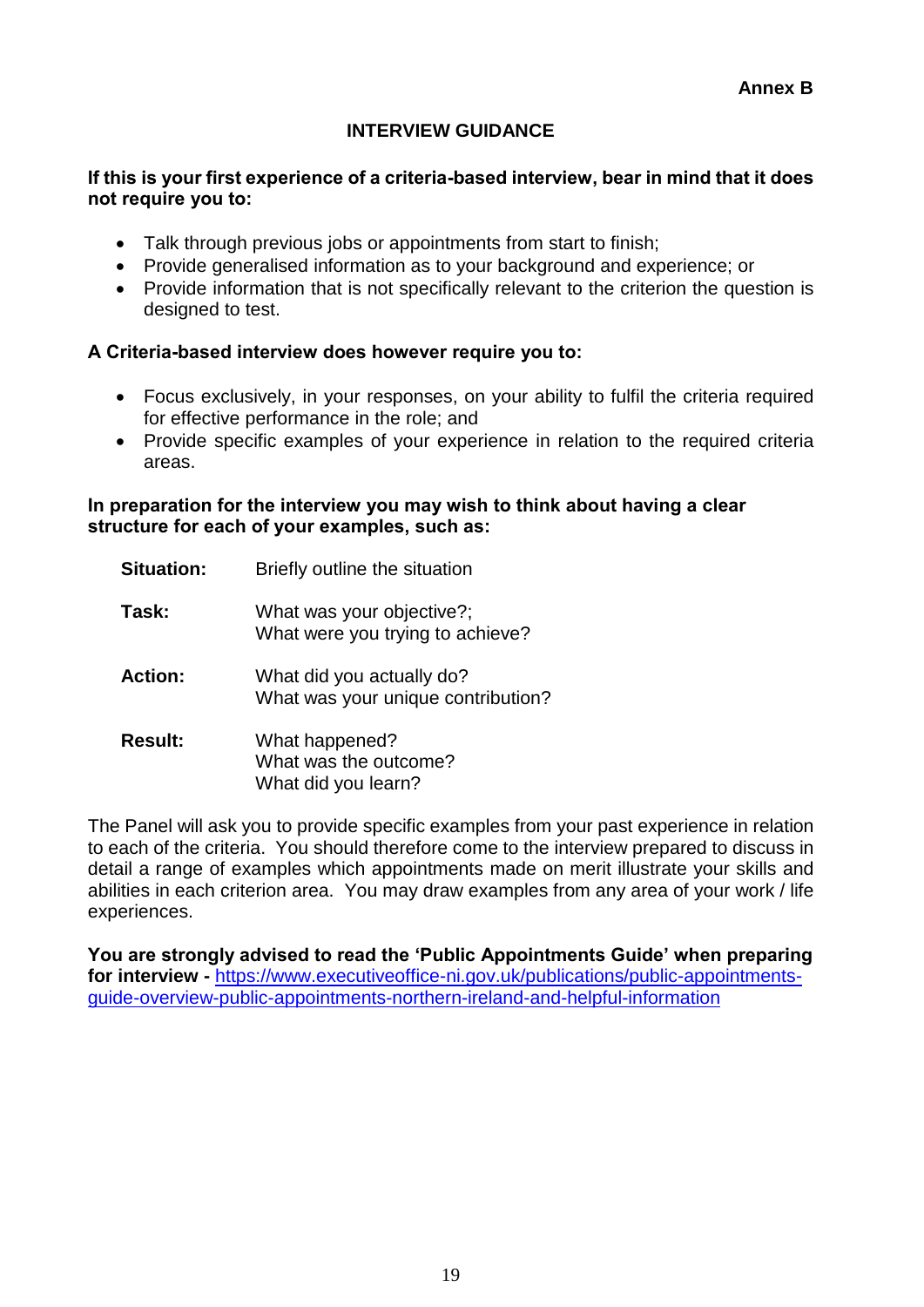#### **PROBITY & CONFLICTS OF INTEREST – GUIDANCE FOR CANDIDATES**

#### **Standards of Behaviour**

Ministers expect that the conduct of those they appoint to serve in public office will be above reproach. Everyone who puts themselves forward for a public appointment must be able to demonstrate their commitment to the maintenance of high standards in public life.

#### **The Seven Principles Underpinning Public Life**

In 1995, the Committee on Standards in Public Life defined seven principles, which should underpin the actions of all who serve the public in any way. These are:

- **Selflessness** holders of public office should take decisions solely in terms of the public interest.
- **Integrity** holders of public office must avoid placing themselves under any obligation to people or organisations that might try inappropriately to influence them in their work. They should not act or take decisions in order to gain financial or other material benefits for themselves, their family, or their friends. They must declare and resolve any interests and relationships.
- **Objectivity** holders of public office must act and take decisions impartially, fairly and on merit, using the best evidence and without discrimination or bias.
- **Accountability** holders of public office are accountable to the public for their decisions and actions and must submit themselves to the scrutiny necessary to ensure this.
- **Openness** holders of public office should act and take decisions in an open and transparent manner. Information should not be withheld from the public unless there are clear and lawful reasons for so doing.
- **Honesty** holders of public office should be truthful.
- **Leadership** Holders of public office should exhibit these principles in their own behaviour. They should actively promote and robustly support the principles and be willing to challenge poor behaviour wherever it occurs.

As part of the selection process, you will be tested on your commitment to maintaining high standards in public life with particular emphasis on probity issues and conflicts of interest.

#### **What is a conflict of interest?**

Public appointments require the highest standards of propriety, involving impartiality, integrity and objectivity, in relation to the stewardship of public funds and the oversight and management of all related activities. This means that any private, voluntary,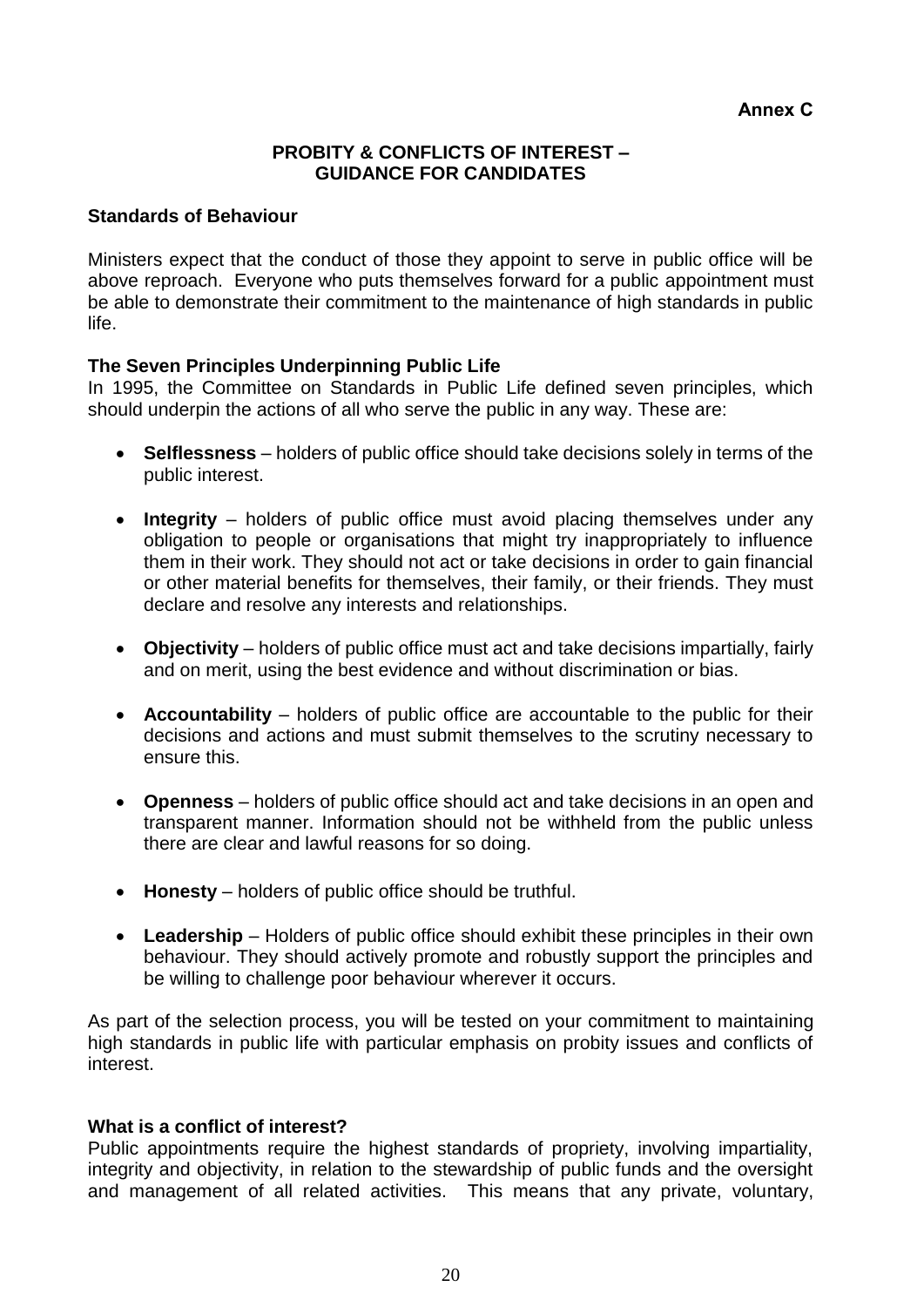charitable or political interest which might be material and relevant to the work of the body concerned should be declared.

There is always the possibility for real or perceived conflicts of interest to arise. Both are a problem, as the perceived inference of a conflict may, on occasions, be as damaging as the existence of a real conflict.

No-one should use, or give the appearance of using, their public position to further their private interests. This is an area of particular importance, as it is of considerable concern to the public and receives a lot of media attention. It is important, therefore, that you consider your circumstances when applying for a public appointment and identify any potential conflicts of interest, whether real or perceived.

#### **Surely a perceived conflict is not a problem, as long as I act impartially at all times?**

The integrity of the individual is not in question here. However, it is necessary for the standing of the individual that members of the public have confidence in their independence and impartiality. Even a perceived conflict of interest on the part of an office holder can be extremely damaging to the body's reputation and it is therefore essential that these are declared and explored, in the same way as an actual conflict would be. The fact that an office holder acted impartially may be no defence against accusations of potential bias.

#### **What should I do if I think I have a conflict of interest?**

You will find a section on conflicts of interest in the application form for you to complete. This asks you to consider and declare whether or not you have a real, or perceived, conflict. If you are unsure if your circumstances constitute a possible conflict, you should still complete this section, in order to give the Selection Panel as much information as possible.

#### **If I declare a conflict, does this mean I will not be considered for appointment?**

No, each case is considered individually. If you are short-listed for interview, the Panel will explore with you how far the conflict might affect your ability to contribute effectively and impartially and how this might be handled, if you were to be appointed.

However, if, following the discussion with you, the Panel believes that the conflict is too great and would call into question the probity of the Office or the appointment they can withdraw your application from the competition. The summary of the outcome of the interview process, which is put to the Ministers, will include clear written reference to any probity issues or perceived or actual conflicts of interest connected to any candidate put forward as suitable for appointment. It will include sufficient information to ensure that the Ministers are fully aware of any of these matters and can make an informed decision.

#### **What happens if I do not declare a known conflict, which is then discovered by the Department after my appointment?**

Again, each case would be considered on its merits, but the Department may take the view that by concealing a conflict of interest, you would be deemed to have breached the seven principles of conduct underpinning public life and may terminate your appointment.

#### **What happens if I do not realise a potential conflict exists?**

This situation may arise where the applicant is not familiar with the broad range of work which a body covers and therefore does not realise that a conflict might exist. In some cases, the Panel, with their wider knowledge of the body, might deduce that there is a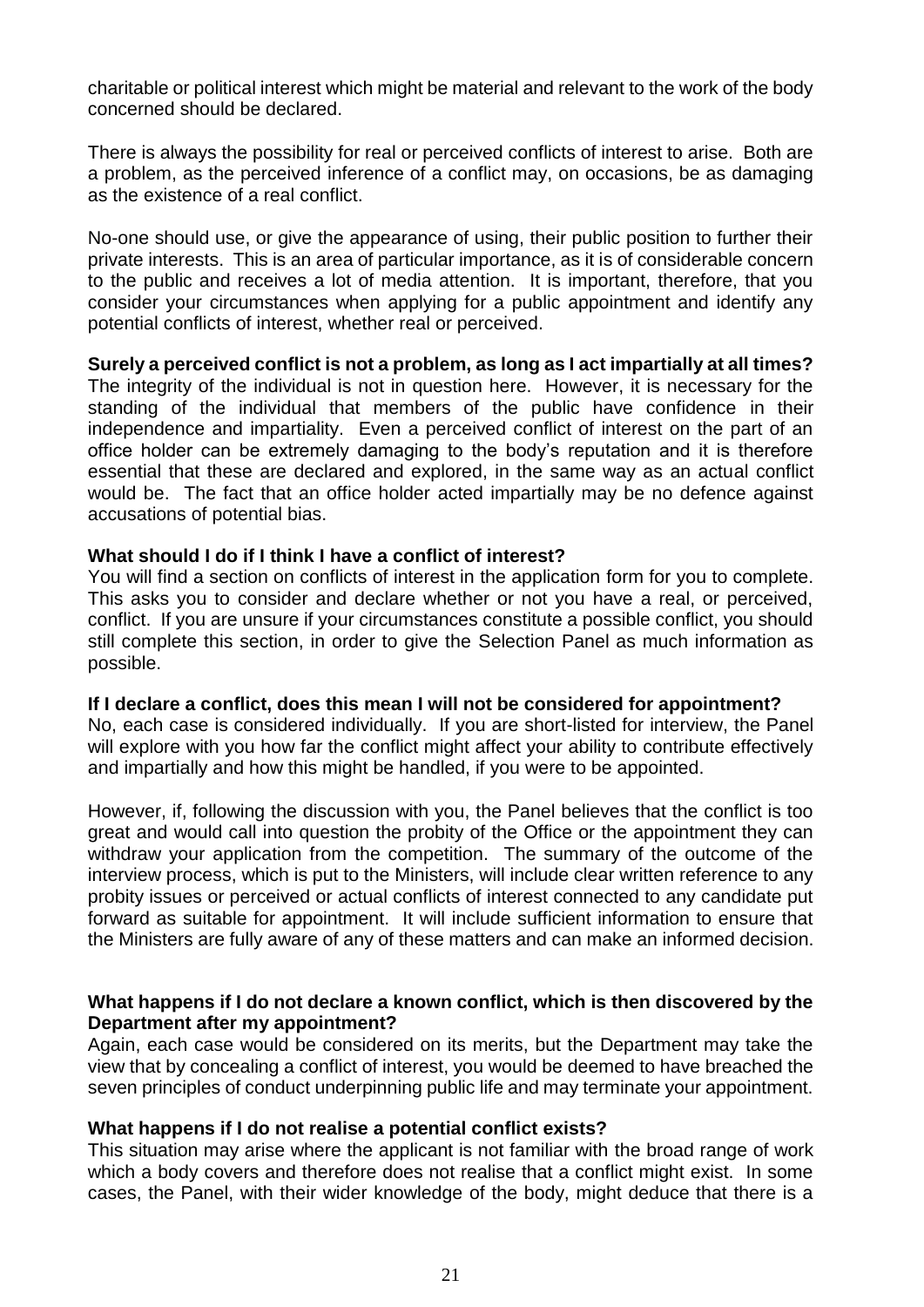potential conflict issue, based on the information on employment and experience provided by the candidate in the application form. They will then explore this at interview with the candidate.

#### **What happens if a conflict of interest arises after an appointment is made?**

This could arise for two main reasons. The first is that the member's circumstances may change, for example, they may change jobs and in doing so, a conflict with their work becomes apparent. The second is where a member is unfamiliar with the range of the work of the body, but after appointment, it becomes clear that a conflict exists where none had been envisaged during the appointment process.

In both cases, the issue should be discussed with the Sponsoring Department to decide whether or not the member can continue to carry out their role in an appropriate manner and each case is considered individually.

It may be that the conflict is such that it would be impractical for the member to continue in their role,

You may be asked to sign a declaration of commitment to the above principles as a condition of your appointment.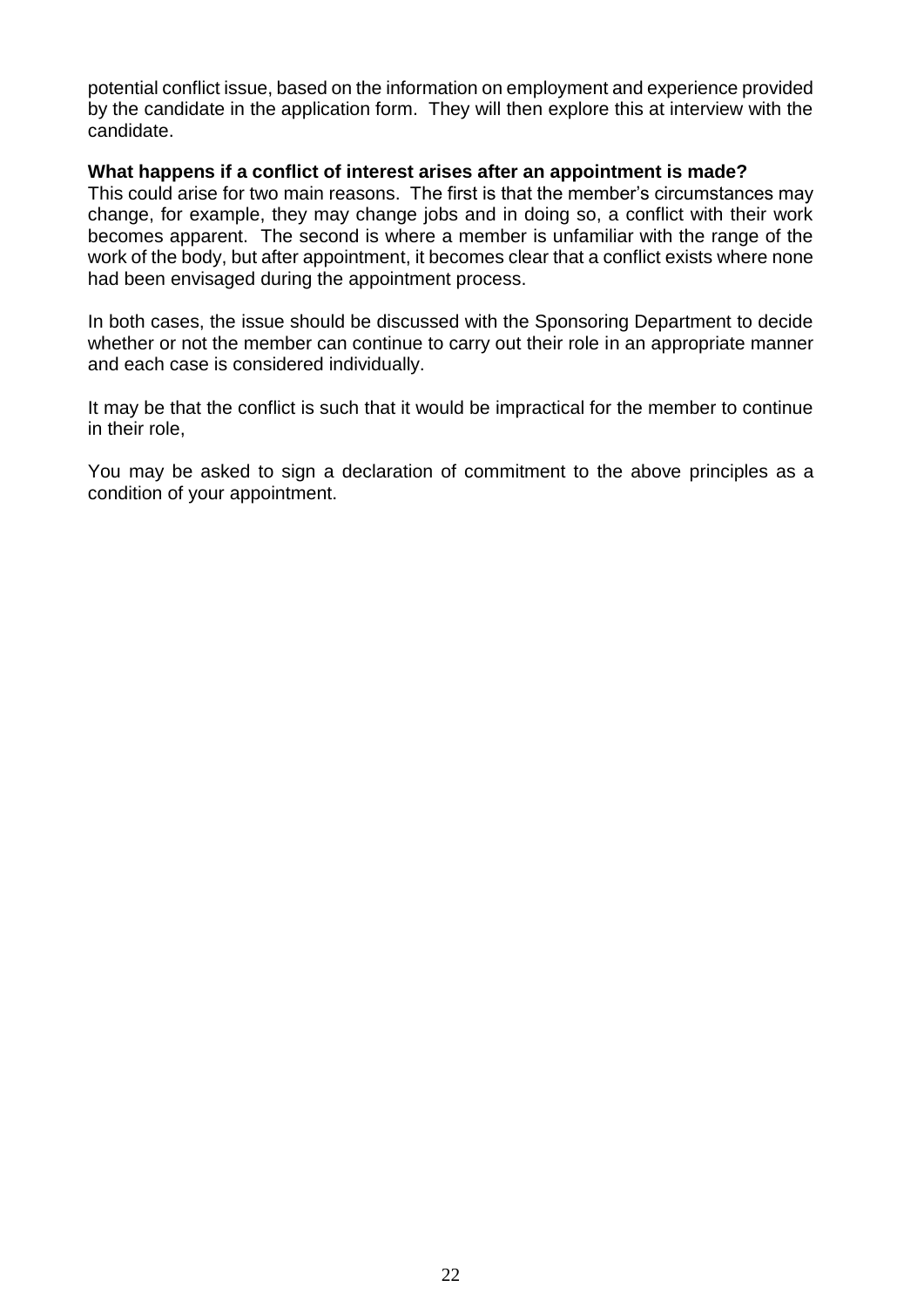#### **Equality, Diversity and Inclusion**

The Northern Ireland Civil Service (NICS) is committed to ensuring that all eligible persons have equal opportunity for public appointments on the basis of their ability and aptitude for the role. Monitoring is carried out to help us ensure that our processes and procedures promote equality of opportunity as far as possible.

This section provides an explanation of the definition of disability.

#### **Disability**

The Disability Discrimination Act 1995 (the DDA) provides protection for disabled persons against discrimination on the grounds of disability.

The DDA defines disability as a "physical or mental impairment, which has a substantial and long term adverse effect on a person's ability to carry out normal day-to-day activities."

This definition is interpreted as follows:-

Physical Impairment: this includes, for instance, a weakening of part of the body (eyes, ears, limbs, internal organs etc) caused through illness by accident or from birth. Examples would be blindness, deafness, paralysis of a leg or heart disease. Mental Impairment: this includes mental ill health and what is commonly known as learning disability, and social functioning.

Substantial: put simply, this means the effect of the physical or mental impairment on ability to carryout normal day to day activities is more than minor or trivial. It does not have to be a severe effect.

Long-term adverse effect: the effect has to have lasted or be likely to last overall for at least 12 months and the effect must be a detrimental one. A person with a life expectancy of less than 12 months is of course covered if the effect is likely to last for the whole of that time.

A normal day to day activity: this is something which is carried out by most people on a fairly regular and frequent basis such as washing, eating, catching a bus or turning on a television. It does not mean something so individual as playing a musical instrument to a professional standard or doing everything involved in a particular job.

#### *What sort of effect must there be?*

The person must be affected in at least one of the respects listed in the DDA: mobility; manual dexterity; physical co-ordination; continence; ability to lift, carry or otherwise move everyday objects; speech; hearing or eyesight; memory or ability to concentrate, learn or understand; ability to take part in normal social interaction and form social relationships; or perception of risk of physical danger.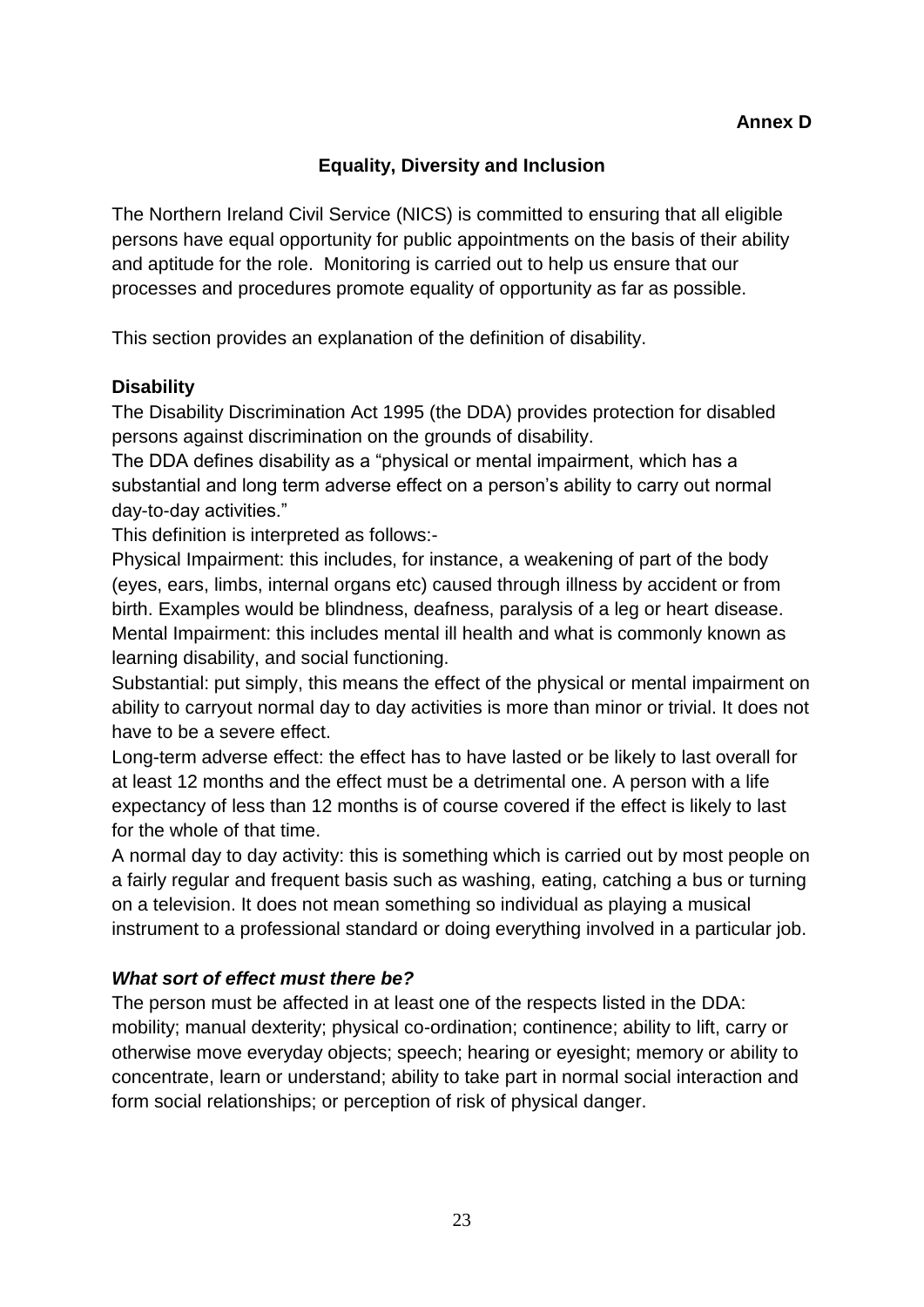#### *What happens if the effects are reduced by medication or other treatment?*

Broadly speaking, the effects that matter are those that would be present if there was no medication or treatment taking place. The exception is people who wear spectacles or contact lenses when what matters is the effect that remain while the spectacles or contact lenses are being used.

## *Are there any types of condition covered by special provisions in the DDA?*

Yes, because some people with particular conditions might not otherwise be counted as disabled. These are provisions covering:

Recurring or fluctuating conditions such as arthritis, where the effects can sometimes be less than substantial , which are treated as continuing to have a substantial adverse effect so long as that effect is likely to recur;

Conditions which progressively deteriorate, such as motor neuron disease, which count as having a substantial effect from the first time they have any effect at all on ability to carryout normal day to day activities even if it is not substantial, so long as there is eventually likely to be a substantial adverse effect; and

People with cancer, HIV, or multiple sclerosis are deemed to be disabled people from the point of diagnosis, regardless of whether or not they have any symptoms.

# *Are any conditions not covered?*

Yes, the following conditions specifically do not count as impairments:

Addiction to or dependency on alcohol, nicotine or any other substance (unless resulting from the substance being medically prescribed);

Seasonal allergic rhinitis (e.g. hay fever) unless it aggravates the effect of another condition;

Tendency to set fires, or steal, or physically or sexually abuse other persons; Exhibitionism and voyeurism;

Severe disfigurements consisting of tattoos, non-medical body piercing or attachments to such piercing are not treated as having substantial adverse effects.

# *What if someone has recovered from a disability?*

Much of the DDA also applies to people who have had a disability in the past (for example, someone who was disabled by mental ill health) but have now fully recovered. People who were registered disabled under the Disabled Persons (Employment) Act (NI) 1945 both on 12 January 1995 and 2 December 1996 will be regarded as having had a disability in the past if they do not in any case fall within the definition of the DDA.

Section 75 of the Northern Ireland Act 1998 requires public authorities in carrying out their functions in NI to have due regard to the need to promote equality of opportunity between persons with a disability and persons without.

As with other forms of personal data, the obtaining, use, storage and disclosure of monitoring information is covered by the Data Protection Act 1998 (DPA). Access to